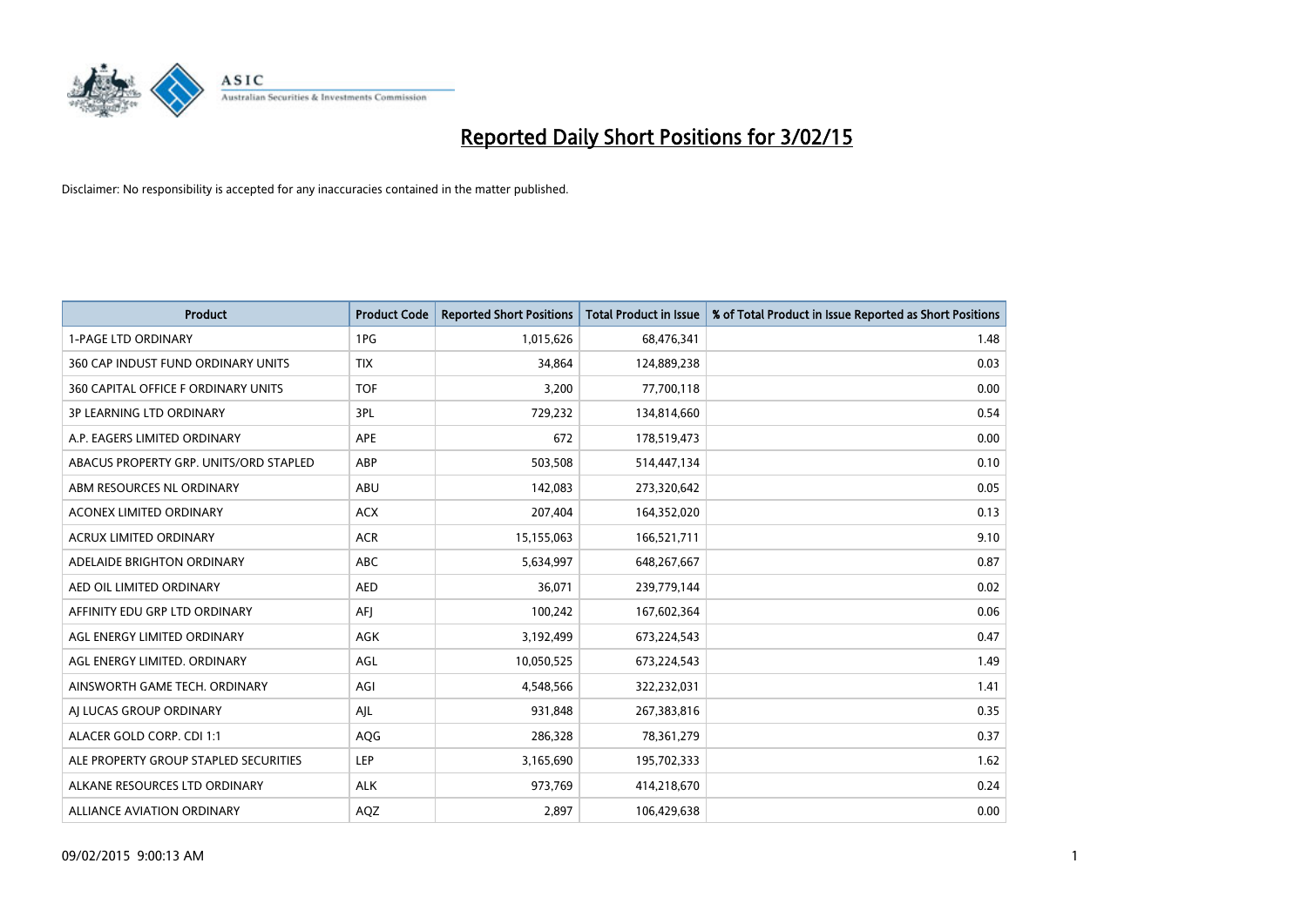

| <b>Product</b>                          | <b>Product Code</b> | <b>Reported Short Positions</b> | <b>Total Product in Issue</b> | % of Total Product in Issue Reported as Short Positions |
|-----------------------------------------|---------------------|---------------------------------|-------------------------------|---------------------------------------------------------|
| ALS LTD ORDINARY                        | <b>ALQ</b>          | 36,043,913                      | 407,246,306                   | 8.85                                                    |
| ALTIUM LIMITED ORDINARY                 | <b>ALU</b>          | 128,420                         | 129,272,762                   | 0.10                                                    |
| ALUMINA LIMITED ORDINARY                | <b>AWC</b>          | 17,779,362                      | 2,806,225,615                 | 0.63                                                    |
| AMALGAMATED HOLDINGS ORDINARY           | <b>AHD</b>          | 287                             | 157,917,136                   | 0.00                                                    |
| AMCOM TELECOMM, ORDINARY                | <b>AMM</b>          | 2,111,940                       | 266,399,148                   | 0.79                                                    |
| AMCOR LIMITED ORDINARY                  | <b>AMC</b>          | 7,882,958                       | 1,206,684,923                 | 0.65                                                    |
| AMP CAPITAL CHINA ORDINARY UNITS        | AGF                 | 20,247,820                      | 374,593,484                   | 5.41                                                    |
| AMP LIMITED ORDINARY                    | AMP                 | 12,657,837                      | 2,957,737,964                 | 0.43                                                    |
| ANSELL LIMITED ORDINARY                 | <b>ANN</b>          | 4,858,308                       | 153,139,924                   | 3.17                                                    |
| ANTARES ENERGY LTD ORDINARY             | <b>AZZ</b>          | 346,170                         | 242,000,000                   | 0.14                                                    |
| ANZ BANKING GRP LTD ORDINARY            | ANZ                 | 17,560,210                      | 2,765,980,222                 | 0.63                                                    |
| APA GROUP STAPLED SECURITIES            | APA                 | 13,302,478                      | 1,114,307,369                 | 1.19                                                    |
| APN NEWS & MEDIA ORDINARY               | <b>APN</b>          | 3,235,967                       | 1,029,041,356                 | 0.31                                                    |
| APN OUTDOOR GRP ORDINARY                | <b>APO</b>          | 2,862                           | 166,614,509                   | 0.00                                                    |
| AQUARIUS PLATINUM. ORDINARY             | <b>AOP</b>          | 2,884,548                       | 1,502,695,183                 | 0.19                                                    |
| ARAFURA RESOURCE LTD ORDINARY           | ARU                 | 2,000                           | 441,270,644                   | 0.00                                                    |
| ARB CORPORATION ORDINARY                | ARP                 | 674,562                         | 79,156,214                    | 0.85                                                    |
| ARDENT LEISURE GROUP STAPLED SECURITIES | AAD                 | 3,553,184                       | 438,666,245                   | 0.81                                                    |
| ARENA REIT. STAPLED                     | <b>ARF</b>          | 103,979                         | 211,605,103                   | 0.05                                                    |
| ARISTOCRAT LEISURE ORDINARY             | ALL                 | 590,689                         | 631,322,253                   | 0.09                                                    |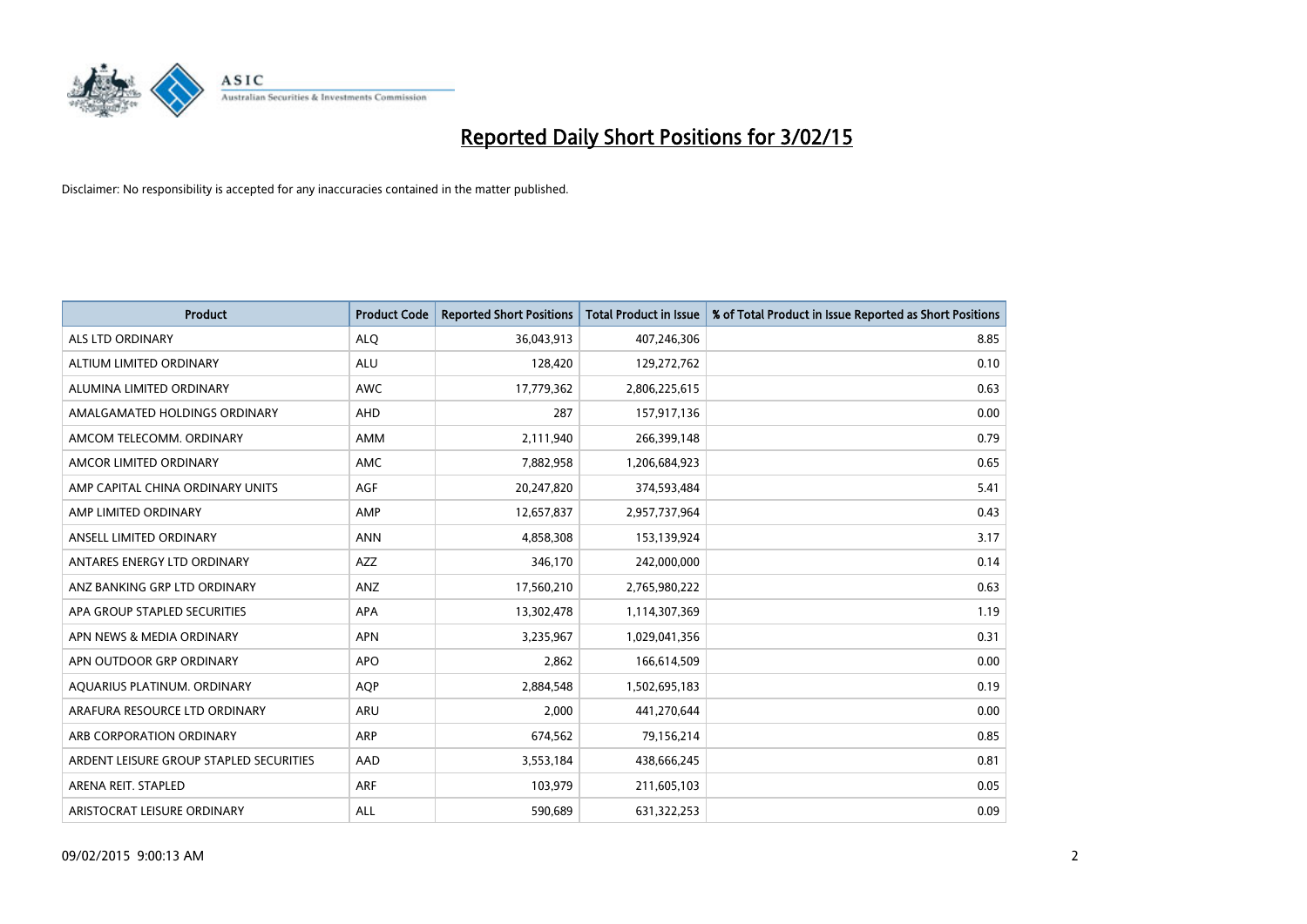

| <b>Product</b>                            | <b>Product Code</b> | <b>Reported Short Positions</b> | <b>Total Product in Issue</b> | % of Total Product in Issue Reported as Short Positions |
|-------------------------------------------|---------------------|---------------------------------|-------------------------------|---------------------------------------------------------|
| ARRIUM LTD ORDINARY                       | ARI                 | 161,997,121                     | 2,937,293,755                 | 5.52                                                    |
| ASALEO CARE LIMITED ORDINARY              | <b>AHY</b>          | 8,274,102                       | 603,469,434                   | 1.37                                                    |
| ASCIANO LIMITED ORDINARY                  | <b>AIO</b>          | 3,759,465                       | 975,385,664                   | 0.39                                                    |
| ASHLEY SERVICES GRP ORDINARY              | <b>ASH</b>          | 498,972                         | 150,000,000                   | 0.33                                                    |
| ASPEN GROUP ORD/UNITS STAPLED             | APZ                 | 39,778                          | 113,183,450                   | 0.04                                                    |
| ASPIRE MINING LTD ORDINARY                | <b>AKM</b>          | 1,000,001                       | 703,463,306                   | 0.14                                                    |
| ASTRO JAP PROP GROUP STAPLED US PROHIBIT. | AJA                 | 117,490                         | 66,690,637                    | 0.18                                                    |
| ASX LIMITED ORDINARY                      | ASX                 | 6,921,901                       | 193,595,162                   | 3.58                                                    |
| ATLAS IRON LIMITED ORDINARY               | <b>AGO</b>          | 105,784,804                     | 919,475,619                   | 11.50                                                   |
| ATRUM COAL NL ORDINARY                    | <b>ATU</b>          | 21,675                          | 170,142,959                   | 0.01                                                    |
| AUCKLAND INTERNATION ORDINARY             | AIA                 | 100,323                         | 1,190,484,097                 | 0.01                                                    |
| AURIZON HOLDINGS LTD ORDINARY             | AZJ                 | 4,525,748                       | 2,123,934,162                 | 0.21                                                    |
| AUSDRILL LIMITED ORDINARY                 | ASL                 | 25,701,488                      | 312,277,224                   | 8.23                                                    |
| AUSENCO LIMITED ORDINARY                  | AAX                 | 467,772                         | 168,449,799                   | 0.28                                                    |
| AUSNET SERVICES STAPLED SECURITIES        | <b>AST</b>          | 40,614,611                      | 3,466,913,009                 | 1.17                                                    |
| AUST CAREERS NETWORK ORDINARY             | <b>ACO</b>          | 500,000                         | 83,748,775                    | 0.60                                                    |
| AUST INDUSTRIAL REIT UNIT                 | ANI                 | 45,106                          | 96,288,031                    | 0.05                                                    |
| <b>AUSTAL LIMITED ORDINARY</b>            | ASB                 | 84,279                          | 346,772,567                   | 0.02                                                    |
| <b>AUSTBROKERS HOLDINGS ORDINARY</b>      | <b>AUB</b>          | 87,614                          | 61,740,597                    | 0.14                                                    |
| AUSTEX OIL LIMITED ORDINARY               | <b>AOK</b>          | 62,000                          | 558,571,402                   | 0.01                                                    |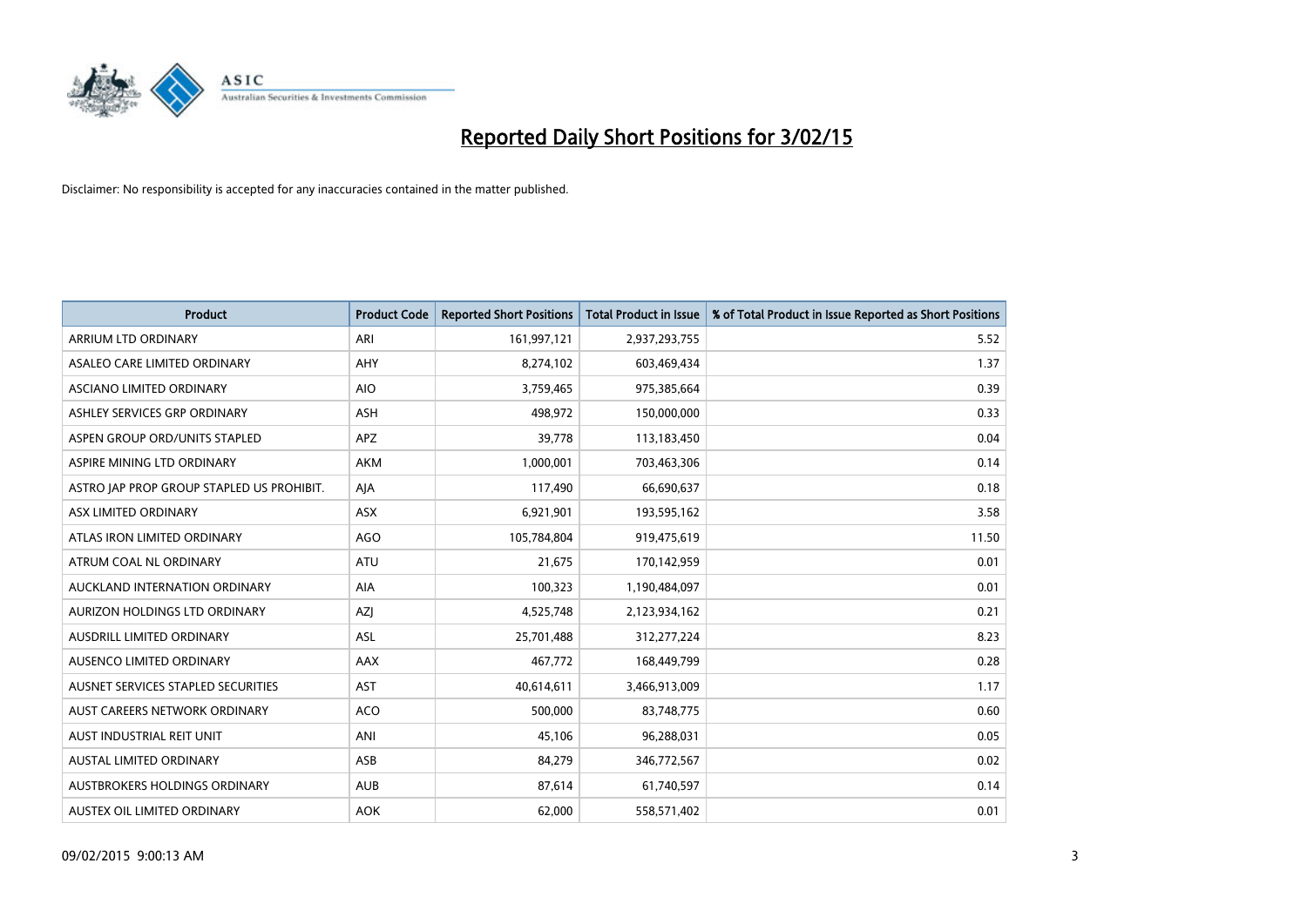

| <b>Product</b>                    | <b>Product Code</b> | <b>Reported Short Positions</b> | <b>Total Product in Issue</b> | % of Total Product in Issue Reported as Short Positions |
|-----------------------------------|---------------------|---------------------------------|-------------------------------|---------------------------------------------------------|
| AUSTIN ENGINEERING ORDINARY       | ANG                 | 395,458                         | 84,274,004                    | 0.47                                                    |
| AUSTIN EXPLORATION ORDINARY       | <b>AKK</b>          | 4,377,154                       | 332,607,790                   | 1.32                                                    |
| AUSTRALIAN AGRICULT, ORDINARY     | AAC                 | 6,480,312                       | 532,474,721                   | 1.22                                                    |
| AUSTRALIAN PHARM. ORDINARY        | API                 | 7,652,741                       | 488,115,883                   | 1.57                                                    |
| AUTOMOTIVE HOLDINGS ORDINARY      | AHE                 | 2,996,155                       | 306,437,941                   | 0.98                                                    |
| AVANCO RESOURCES LTD ORDINARY     | AVB                 | 3,263,736                       | 1,661,675,855                 | 0.20                                                    |
| AVEO GROUP STAPLED SECURITIES     | AOG                 | 1,783,512                       | 499,484,314                   | 0.36                                                    |
| AWE LIMITED ORDINARY              | AWE                 | 21,263,456                      | 525,861,050                   | 4.04                                                    |
| <b>AZONTO PET LTD ORDINARY</b>    | APY                 | $\mathbf{1}$                    | 1,159,375,100                 | 0.00                                                    |
| AZUMAH RESOURCES ORDINARY         | <b>AZM</b>          | 1                               | 389,316,919                   | 0.00                                                    |
| BANDANNA ENERGY ORDINARY          | <b>BND</b>          | 17,540,654                      | 528,481,199                   | 3.32                                                    |
| BANK OF QUEENSLAND. ORDINARY      | <b>BOQ</b>          | 5,249,539                       | 366,982,047                   | 1.43                                                    |
| <b>BASE RES LIMITED ORDINARY</b>  | <b>BSE</b>          | 335,870                         | 563,902,771                   | 0.06                                                    |
| <b>BATHURST RES LTD. ORDINARY</b> | <b>BRL</b>          | 207,998                         | 947,828,434                   | 0.02                                                    |
| <b>BC IRON LIMITED ORDINARY</b>   | <b>BCI</b>          | 16,741,393                      | 196,196,992                   | 8.53                                                    |
| BEACH ENERGY LIMITED ORDINARY     | <b>BPT</b>          | 73,219,275                      | 1,297,496,886                 | 5.64                                                    |
| BEADELL RESOURCE LTD ORDINARY     | <b>BDR</b>          | 39,267,580                      | 798,657,280                   | 4.92                                                    |
| BEGA CHEESE LTD ORDINARY          | <b>BGA</b>          | 2,665,203                       | 152,602,945                   | 1.75                                                    |
| BENDIGO AND ADELAIDE ORDINARY     | <b>BEN</b>          | 17,906,904                      | 450,934,198                   | 3.97                                                    |
| BENITEC BIOPHARMA ORDINARY        | <b>BLT</b>          | 30,000                          | 115,603,610                   | 0.03                                                    |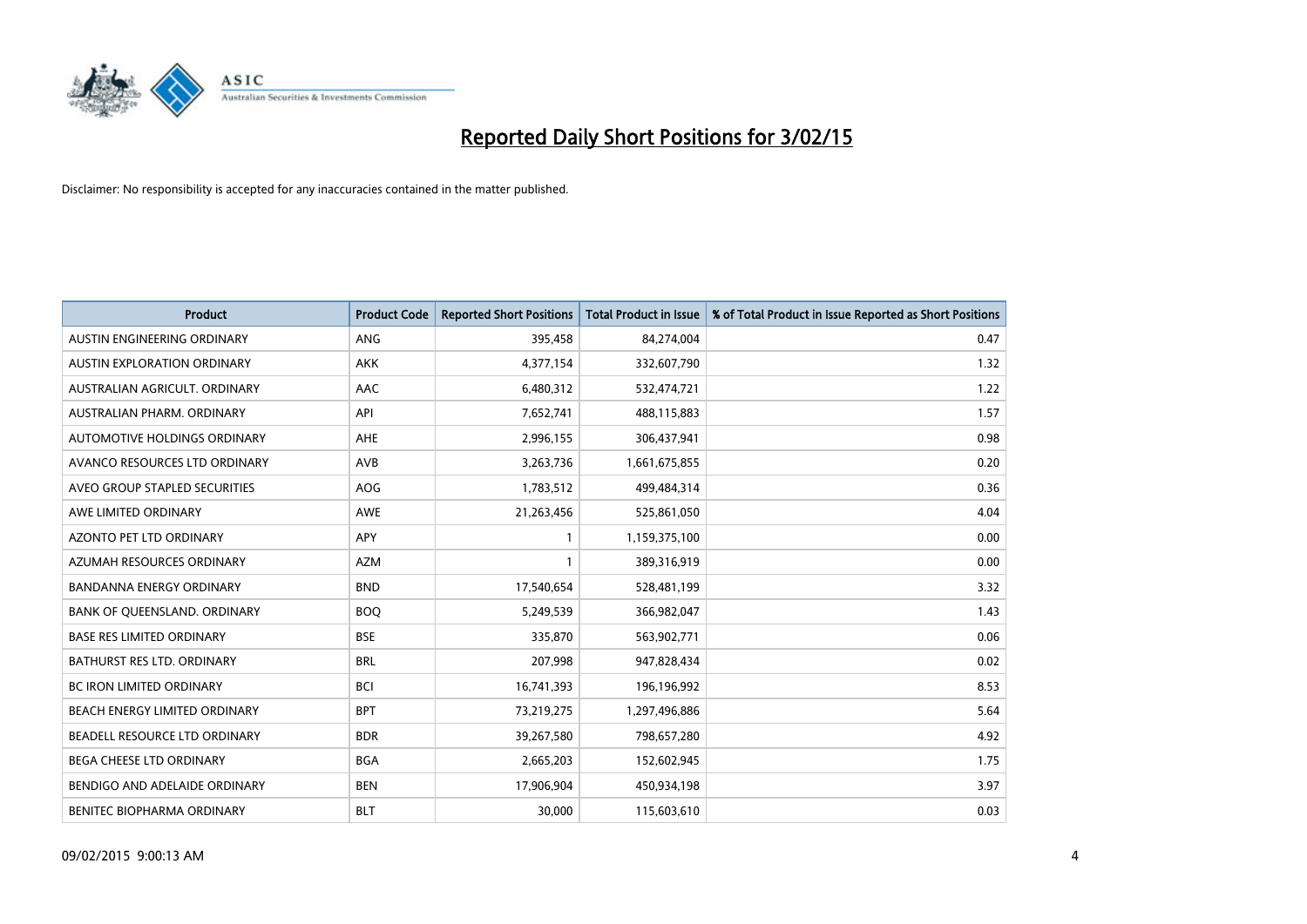

| <b>Product</b>                       | <b>Product Code</b> | <b>Reported Short Positions</b> | <b>Total Product in Issue</b> | % of Total Product in Issue Reported as Short Positions |
|--------------------------------------|---------------------|---------------------------------|-------------------------------|---------------------------------------------------------|
| BERKELEY RESOURCES ORDINARY          | <b>BKY</b>          | 79,616                          | 180,361,323                   | 0.04                                                    |
| BETASHARESCASHETF ETF UNITS          | AAA                 | 436                             | 13,683,443                    | 0.00                                                    |
| <b>BHP BILLITON LIMITED ORDINARY</b> | <b>BHP</b>          | 12,028,548                      | 3,211,691,105                 | 0.37                                                    |
| <b>BIGAIR GROUP LIMITED ORDINARY</b> | <b>BGL</b>          | 49,160                          | 174,695,976                   | 0.03                                                    |
| <b>BILLABONG ORDINARY</b>            | <b>BBG</b>          | 7,401,079                       | 990,370,034                   | 0.75                                                    |
| <b>BLACKHAM RESOURCES ORDINARY</b>   | <b>BLK</b>          | 1,649,311                       | 143,614,941                   | 1.15                                                    |
| <b>BLACKMORES LIMITED ORDINARY</b>   | <b>BKL</b>          | 6,574                           | 17,224,284                    | 0.04                                                    |
| BLUESCOPE STEEL LTD ORDINARY         | <b>BSL</b>          | 6,743,954                       | 559,227,871                   | 1.21                                                    |
| <b>BOART LONGYEAR ORDINARY</b>       | <b>BLY</b>          | 20,275,291                      | 930,864,944                   | 2.18                                                    |
| <b>BORA BORA RESOURCES ORDINARY</b>  | <b>BBR</b>          | 247,808                         | 35,970,000                    | 0.69                                                    |
| BORAL LIMITED. ORDINARY              | <b>BLD</b>          | 12,636,208                      | 782,736,249                   | 1.61                                                    |
| <b>BRADKEN LIMITED ORDINARY</b>      | <b>BKN</b>          | 988,056                         | 171,027,249                   | 0.58                                                    |
| <b>BRAMBLES LIMITED ORDINARY</b>     | <b>BXB</b>          | 5,520,701                       | 1,566,229,441                 | 0.35                                                    |
| <b>BREVILLE GROUP LTD ORDINARY</b>   | <b>BRG</b>          | 4,070,900                       | 130,095,322                   | 3.13                                                    |
| <b>BRICKWORKS LIMITED ORDINARY</b>   | <b>BKW</b>          | 62,462                          | 148,403,478                   | 0.04                                                    |
| BT INVESTMENT MNGMNT ORDINARY        | <b>BTT</b>          | 123                             | 292,408,424                   | 0.00                                                    |
| <b>BURSON GROUP LTD ORDINARY</b>     | <b>BAP</b>          | 1,760,101                       | 163,585,666                   | 1.08                                                    |
| <b>BURU ENERGY ORDINARY</b>          | <b>BRU</b>          | 16,635,389                      | 339,997,078                   | 4.89                                                    |
| <b>BWP TRUST ORDINARY UNITS</b>      | <b>BWP</b>          | 14,794,108                      | 639,724,826                   | 2.31                                                    |
| CABCHARGE AUSTRALIA ORDINARY         | CAB                 | 9,395,664                       | 120,430,683                   | 7.80                                                    |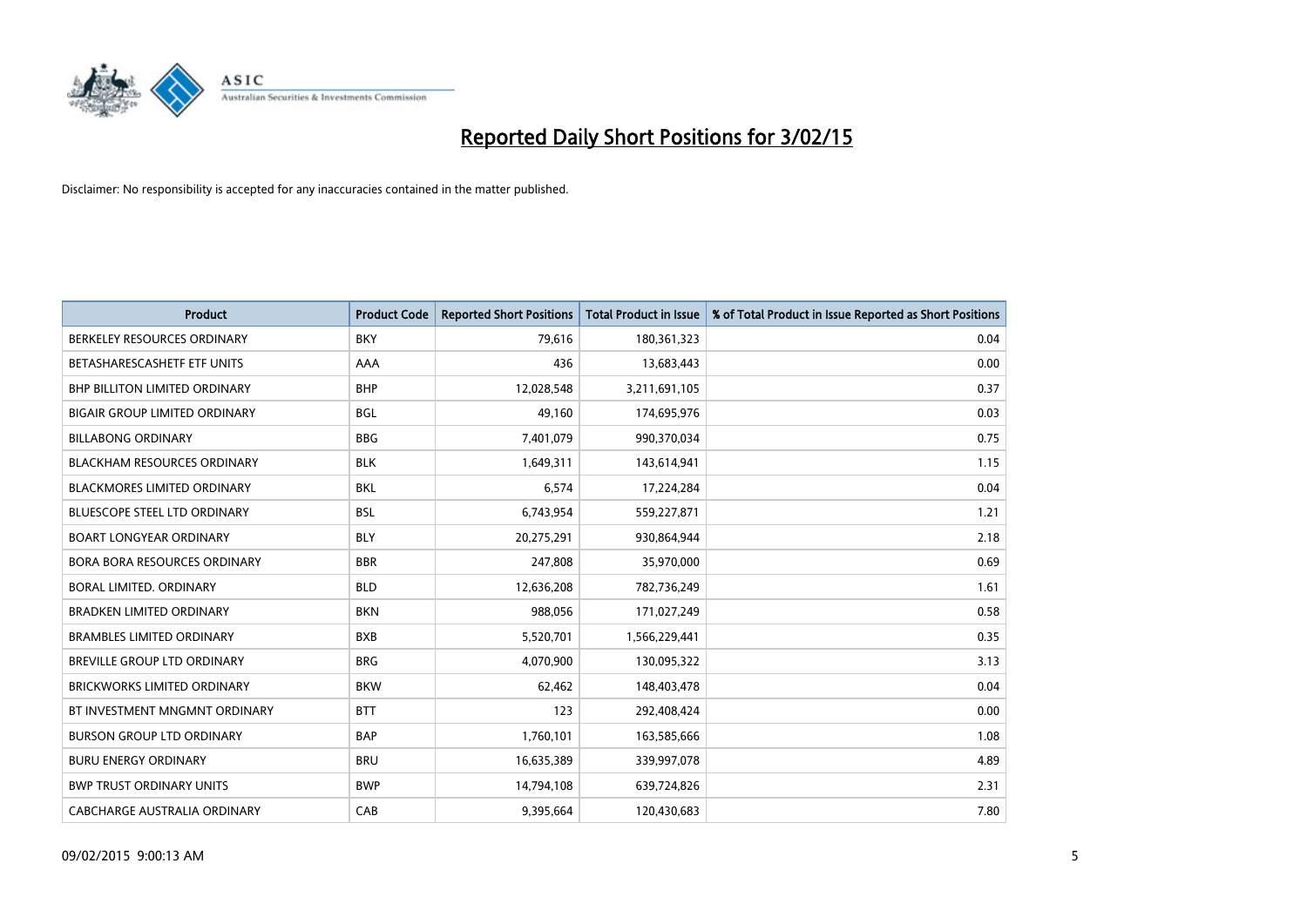

| <b>Product</b>                          | <b>Product Code</b> | <b>Reported Short Positions</b> | <b>Total Product in Issue</b> | % of Total Product in Issue Reported as Short Positions |
|-----------------------------------------|---------------------|---------------------------------|-------------------------------|---------------------------------------------------------|
| <b>CADENCE CAPITAL ORDINARY</b>         | <b>CDM</b>          | 170,000                         | 199,939,503                   | 0.09                                                    |
| CALTEX AUSTRALIA ORDINARY               | <b>CTX</b>          | 607,293                         | 270,000,000                   | 0.22                                                    |
| CAPE LAMBERT RES LTD ORDINARY           | <b>CFE</b>          | 280,137                         | 626,686,586                   | 0.04                                                    |
| <b>CAPITOL HEALTH ORDINARY</b>          | CAJ                 | 370,553                         | 496,244,861                   | 0.07                                                    |
| <b>CARDNO LIMITED ORDINARY</b>          | CDD                 | 17,220,763                      | 164,564,684                   | 10.46                                                   |
| <b>CARINDALE PROPERTY UNIT</b>          | <b>CDP</b>          | 8,823                           | 70,000,000                    | 0.01                                                    |
| CARNARVON PETROLEUM ORDINARY            | <b>CVN</b>          | 1,767,631                       | 988,295,069                   | 0.18                                                    |
| <b>CARNEGIE WAVE ENERGY ORDINARY</b>    | <b>CWE</b>          | 12,224                          | 1,742,824,771                 | 0.00                                                    |
| CARSALES.COM LTD ORDINARY               | <b>CRZ</b>          | 15,398,154                      | 239,001,759                   | 6.44                                                    |
| <b>CASH CONVERTERS ORDINARY</b>         | CCV                 | 6,169,681                       | 478,876,525                   | 1.29                                                    |
| CEDAR WOODS PROP. ORDINARY              | <b>CWP</b>          | 262,805                         | 78,336,371                    | 0.34                                                    |
| CENTRAL PETROLEUM ORDINARY              | <b>CTP</b>          | 5,264                           | 368,718,957                   | 0.00                                                    |
| CENTURIA METRO REIT STAPLED             | <b>CMA</b>          | 698,404                         | 71,500,158                    | 0.98                                                    |
| CFS RETAIL TRUST GRP STAPLED SECURITIES | <b>CFX</b>          | 5,361,551                       | 3,050,355,727                 | 0.18                                                    |
| <b>CHALLENGER LIMITED ORDINARY</b>      | <b>CGF</b>          | 1,787,594                       | 569,725,821                   | 0.31                                                    |
| CHANDLER MACLEOD LTD ORDINARY           | <b>CMG</b>          | 2,834,999                       | 547,985,086                   | 0.52                                                    |
| CHARTER HALL GROUP STAPLED US PROHIBIT. | <b>CHC</b>          | 594,010                         | 355,161,540                   | 0.17                                                    |
| <b>CHARTER HALL RETAIL UNITS</b>        | <b>CQR</b>          | 13,407,765                      | 372,893,153                   | 3.60                                                    |
| <b>CHORUS LIMITED ORDINARY</b>          | <b>CNU</b>          | 73,031                          | 396,369,767                   | 0.02                                                    |
| CLEARVIEW WEALTH LTD ORDINARY           | <b>CVW</b>          | 10,001                          | 581,111,182                   | 0.00                                                    |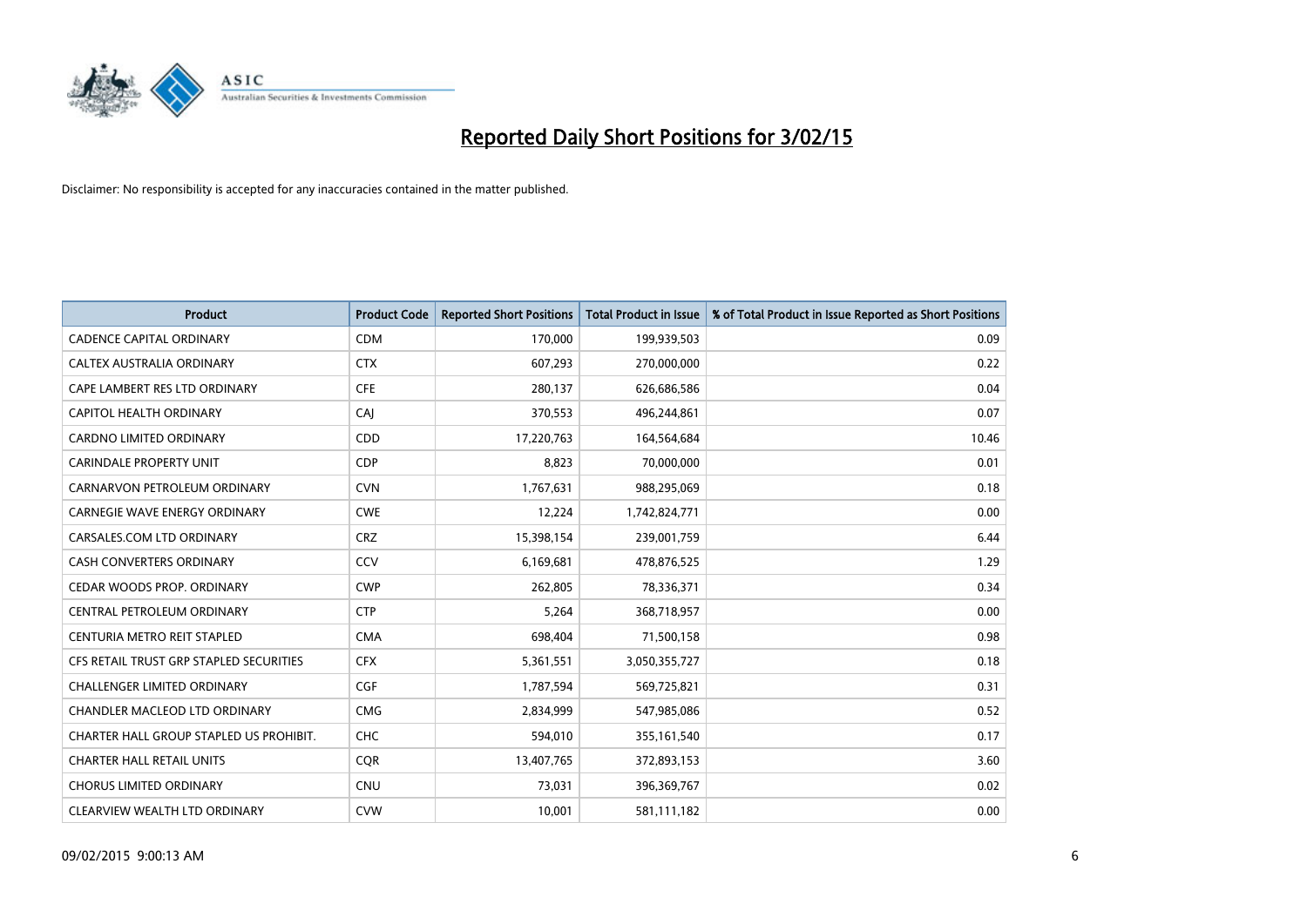

| <b>Product</b>                          | <b>Product Code</b> | <b>Reported Short Positions</b> | <b>Total Product in Issue</b> | % of Total Product in Issue Reported as Short Positions |
|-----------------------------------------|---------------------|---------------------------------|-------------------------------|---------------------------------------------------------|
| CLINUVEL PHARMACEUT, ORDINARY           | <b>CUV</b>          | 24,964                          | 44,497,287                    | 0.06                                                    |
| COAL OF AFRICA LTD ORDINARY             | <b>CZA</b>          | 426                             | 1,599,368,613                 | 0.00                                                    |
| COALSPUR MINES LTD ORDINARY             | <b>CPL</b>          | 8,483                           | 641,544,455                   | 0.00                                                    |
| COCA-COLA AMATIL ORDINARY               | <b>CCL</b>          | 24,207,413                      | 763,590,249                   | 3.17                                                    |
| <b>COCHLEAR LIMITED ORDINARY</b>        | <b>COH</b>          | 5,301,103                       | 57,081,775                    | 9.29                                                    |
| <b>COCKATOO COAL ORDINARY</b>           | <b>COK</b>          | 167,987                         | 4,560,196,928                 | 0.00                                                    |
| CODAN LIMITED ORDINARY                  | <b>CDA</b>          | 36,701                          | 177,063,244                   | 0.02                                                    |
| COFFEY INTERNATIONAL ORDINARY           | <b>COF</b>          | 6,077                           | 255,833,165                   | 0.00                                                    |
| <b>COKAL LTD ORDINARY</b>               | <b>CKA</b>          | 6,820                           | 471,487,926                   | 0.00                                                    |
| <b>COLLECTION HOUSE ORDINARY</b>        | <b>CLH</b>          | 2,240,742                       | 130,443,227                   | 1.72                                                    |
| COMMONWEALTH BANK, ORDINARY             | <b>CBA</b>          | 23,749,921                      | 1,621,319,194                 | 1.46                                                    |
| <b>COMPASS RESOURCES ORDINARY</b>       | <b>CMR</b>          | 7,472                           | 1,403,744,100                 | 0.00                                                    |
| COMPUTERSHARE LTD ORDINARY              | <b>CPU</b>          | 6,710,161                       | 556,203,079                   | 1.21                                                    |
| <b>COOPER ENERGY LTD ORDINARY</b>       | <b>COE</b>          | 330,243                         | 331,905,323                   | 0.10                                                    |
| CORP TRAVEL LIMITED ORDINARY            | <b>CTD</b>          | 896,234                         | 96,993,355                    | 0.92                                                    |
| <b>COVER-MORE GRP LTD ORDINARY</b>      | <b>CVO</b>          | 5,502,506                       | 317,750,000                   | 1.73                                                    |
| <b>CREDIT CORP GROUP ORDINARY</b>       | <b>CCP</b>          | 518,079                         | 46,296,407                    | 1.12                                                    |
| <b>CROMWELL PROP STAPLED SECURITIES</b> | <b>CMW</b>          | 28,733,962                      | 1,735,299,783                 | 1.66                                                    |
| <b>CROWN RESORTS LTD ORDINARY</b>       | <b>CWN</b>          | 20,767,789                      | 728,394,185                   | 2.85                                                    |
| <b>CSG LIMITED ORDINARY</b>             | <b>CSV</b>          | 621,438                         | 284,148,839                   | 0.22                                                    |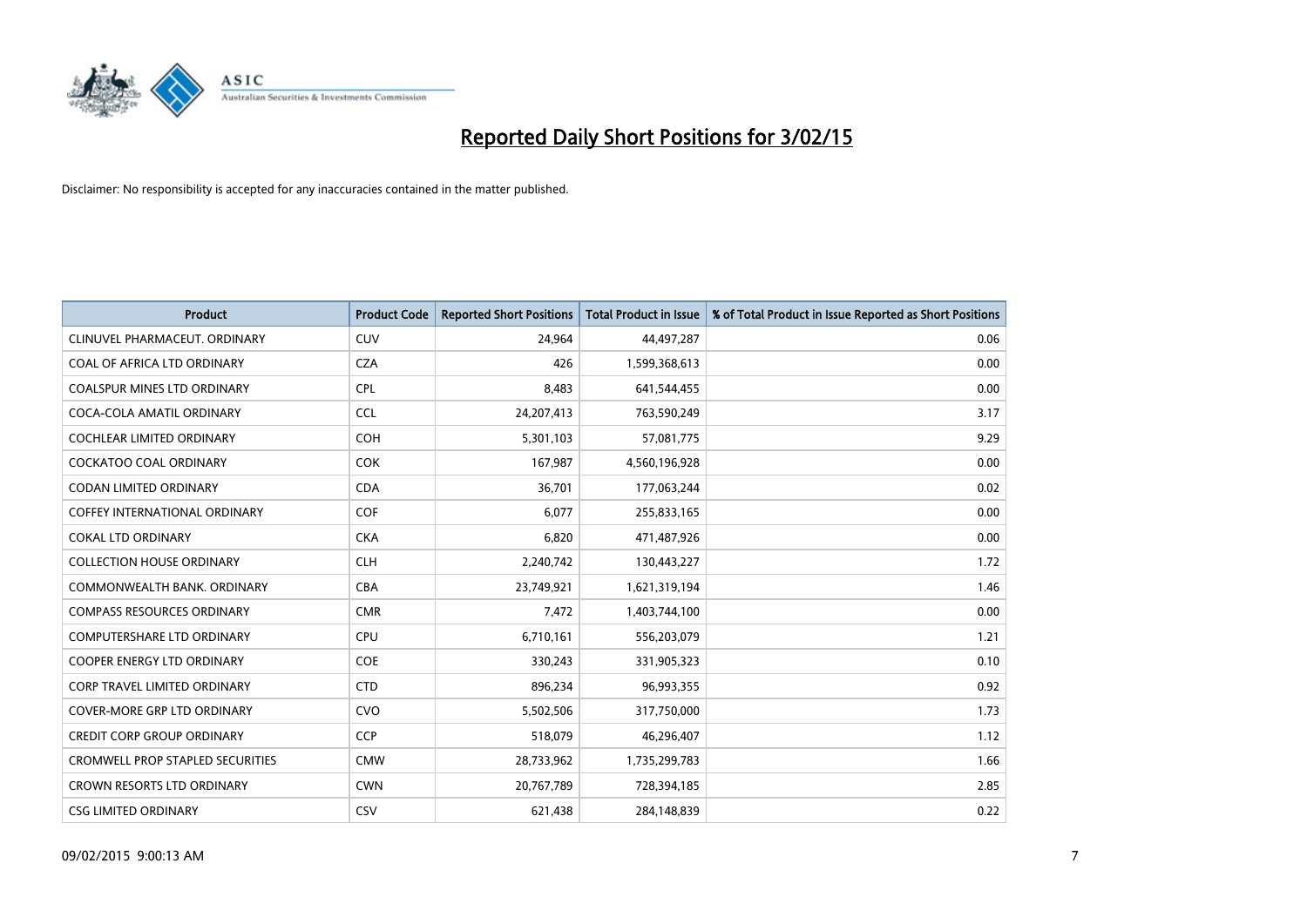

| <b>Product</b>                          | <b>Product Code</b> | <b>Reported Short Positions</b> | <b>Total Product in Issue</b> | % of Total Product in Issue Reported as Short Positions |
|-----------------------------------------|---------------------|---------------------------------|-------------------------------|---------------------------------------------------------|
| <b>CSL LIMITED ORDINARY</b>             | <b>CSL</b>          | 1,052,197                       | 473,894,153                   | 0.22                                                    |
| <b>CSR LIMITED ORDINARY</b>             | <b>CSR</b>          | 12,909,663                      | 506,000,315                   | 2.55                                                    |
| <b>CUDECO LIMITED ORDINARY</b>          | CDU                 | 9,052,275                       | 248,722,167                   | 3.64                                                    |
| DATA#3 LIMITED ORDINARY                 | <b>DTL</b>          | 1,000                           | 153,974,950                   | 0.00                                                    |
| DATADOT TECHNOLOGY ORDINARY             | <b>DDT</b>          | 100,000                         | 751,978,873                   | 0.01                                                    |
| <b>DECMIL GROUP LIMITED ORDINARY</b>    | <b>DCG</b>          | 867,021                         | 168,657,794                   | 0.51                                                    |
| DEEP YELLOW LIMITED ORDINARY            | <b>DYL</b>          | 1.002                           | 1,900,807,969                 | 0.00                                                    |
| DEVINE LIMITED ORDINARY                 | <b>DVN</b>          | 1,548                           | 158,730,556                   | 0.00                                                    |
| DEXUS PROPERTY GROUP STAPLED UNITS      | <b>DXS</b>          | 2,323,585                       | 905,531,797                   | 0.26                                                    |
| DICK SMITH HLDGS ORDINARY               | <b>DSH</b>          | 14,536,985                      | 236,511,364                   | 6.15                                                    |
| DISCOVERY METALS LTD ORDINARY           | <b>DML</b>          | 365,417                         | 644,039,581                   | 0.06                                                    |
| DOMINO PIZZA ENTERPR ORDINARY           | <b>DMP</b>          | 1,877,045                       | 86,160,773                    | 2.18                                                    |
| DONACO INTERNATIONAL DEFERRED EX OPTION | <b>DNAN</b>         | 1,245,967                       | 3,026,655                     | 41.17                                                   |
| DONACO INTERNATIONAL ORDINARY           | <b>DNA</b>          | 16,844,833                      | 460,505,113                   | 3.66                                                    |
| DORAY MINERALS LTD ORDINARY             | <b>DRM</b>          | 317,835                         | 230,092,651                   | 0.14                                                    |
| DOWNER EDI LIMITED ORDINARY             | <b>DOW</b>          | 28,108,254                      | 435,399,975                   | 6.46                                                    |
| DRILLSEARCH ENERGY ORDINARY             | <b>DLS</b>          | 8,667,190                       | 461,101,450                   | 1.88                                                    |
| DUET GROUP STAPLED US PROHIBIT.         | <b>DUE</b>          | 17,463,582                      | 1,493,678,915                 | 1.17                                                    |
| DULUXGROUP LIMITED ORDINARY             | <b>DLX</b>          | 860,731                         | 388,543,268                   | 0.22                                                    |
| ECHO ENTERTAINMENT ORDINARY             | EGP                 | 5,813,485                       | 825,672,730                   | 0.70                                                    |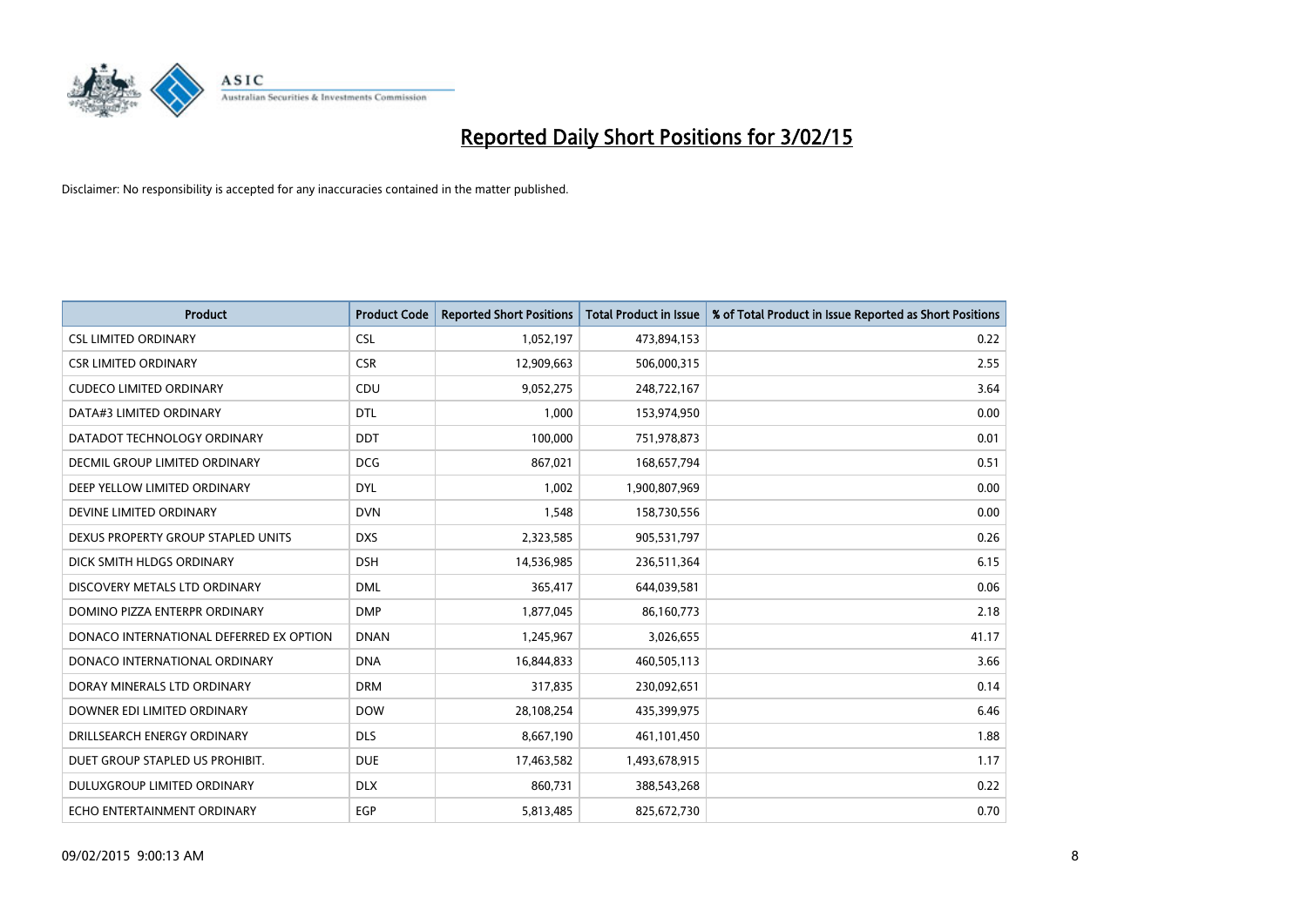

| <b>Product</b>                         | <b>Product Code</b> | <b>Reported Short Positions</b> | <b>Total Product in Issue</b> | % of Total Product in Issue Reported as Short Positions |
|----------------------------------------|---------------------|---------------------------------|-------------------------------|---------------------------------------------------------|
| <b>ELDERS LIMITED ORDINARY</b>         | <b>ELD</b>          | 980,053                         | 83,734,671                    | 1.17                                                    |
| <b>EMECO HOLDINGS ORDINARY</b>         | <b>EHL</b>          | 10,086,703                      | 599,675,707                   | 1.68                                                    |
| <b>ENDEAVOUR MIN CORP CDI 1:1</b>      | <b>EVR</b>          | 16,662                          | 46,222,520                    | 0.04                                                    |
| ENERGY RESOURCES ORDINARY 'A'          | <b>ERA</b>          | 10,759,698                      | 517,725,062                   | 2.08                                                    |
| <b>ENERGY WORLD CORPOR, ORDINARY</b>   | <b>EWC</b>          | 48,304,053                      | 1,734,166,672                 | 2.79                                                    |
| <b>ENSOGO LIMITED ORDINARY</b>         | E88                 | 212,388                         | 426,069,834                   | 0.05                                                    |
| EQUATORIAL RES LTD ORDINARY            | EQX                 | 33                              | 124,445,353                   | 0.00                                                    |
| EQUITY TRUSTEES ORDINARY               | EQT                 | 50,858                          | 19,270,117                    | 0.26                                                    |
| ERM POWER LIMITED ORDINARY             | EPW                 | 1,000,900                       | 241,676,976                   | 0.41                                                    |
| ESTIA HEALTH LTD ORDINARY              | <b>EHE</b>          | 1,356,850                       | 180,885,580                   | 0.75                                                    |
| EVOLUTION MINING LTD ORDINARY          | <b>EVN</b>          | 27,696,783                      | 714,921,647                   | 3.87                                                    |
| FAIRFAX MEDIA LTD ORDINARY             | <b>FXJ</b>          | 49,021,622                      | 2,351,955,725                 | 2.08                                                    |
| <b>FANTASTIC HOLDINGS ORDINARY</b>     | <b>FAN</b>          | 14,643                          | 103,257,398                   | 0.01                                                    |
| <b>FAR LTD ORDINARY</b>                | <b>FAR</b>          | 10,102,035                      | 3,126,808,427                 | 0.32                                                    |
| FEDERATION CNTRES ORD/UNIT STAPLED SEC | FDC                 | 25,269,348                      | 1,427,641,565                 | 1.77                                                    |
| FINBAR GROUP LIMITED ORDINARY          | <b>FRI</b>          | 7,447                           | 228,720,815                   | 0.00                                                    |
| FISHER & PAYKEL H. ORDINARY            | <b>FPH</b>          | 726                             | 557,855,901                   | 0.00                                                    |
| FLEETWOOD CORP ORDINARY                | <b>FWD</b>          | 1,493,012                       | 61,039,412                    | 2.45                                                    |
| FLETCHER BUILDING ORDINARY             | <b>FBU</b>          | 1,759,305                       | 687,854,788                   | 0.26                                                    |
| <b>FLEXIGROUP LIMITED ORDINARY</b>     | <b>FXL</b>          | 10,486,951                      | 304,096,060                   | 3.45                                                    |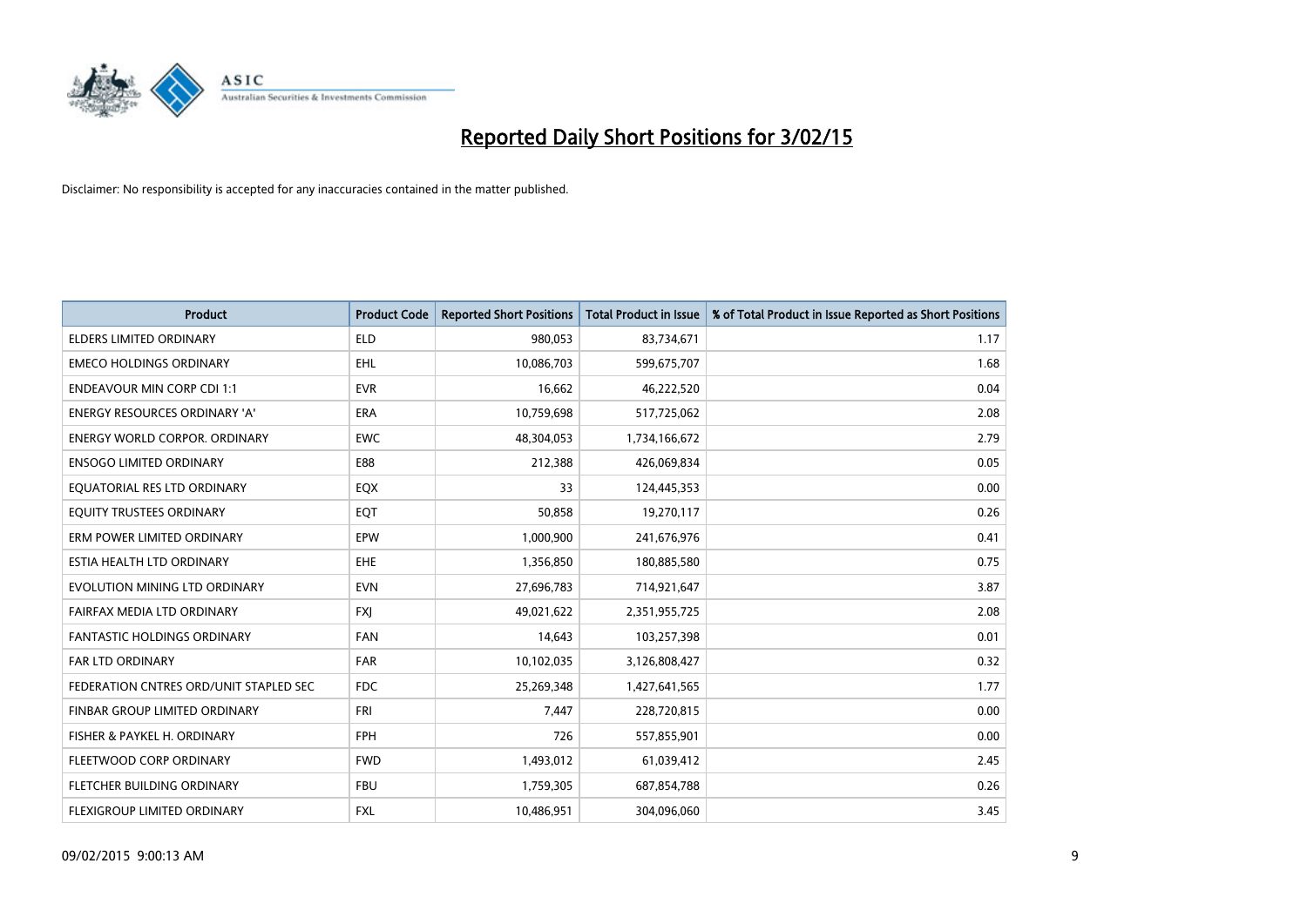

| <b>Product</b>                             | <b>Product Code</b> | <b>Reported Short Positions</b> | <b>Total Product in Issue</b> | % of Total Product in Issue Reported as Short Positions |
|--------------------------------------------|---------------------|---------------------------------|-------------------------------|---------------------------------------------------------|
| FLIGHT CENTRE TRAVEL ORDINARY              | <b>FLT</b>          | 8,435,182                       | 100,725,711                   | 8.37                                                    |
| <b>FLINDERS MINES LTD ORDINARY</b>         | <b>FMS</b>          | 165,000                         | 2,762,995,689                 | 0.01                                                    |
| FOCUS MINERALS LTD ORDINARY                | <b>FML</b>          | 2,565,221                       | 9,137,375,877                 | 0.03                                                    |
| FOLKESTONE EDU TRUST UNITS                 | <b>FET</b>          | 93,549                          | 244,378,866                   | 0.04                                                    |
| FONTERRA SHARE FUND ORDINARY UNITS         | <b>FSF</b>          | 114,468                         | 123,027,274                   | 0.09                                                    |
| FORTESCUE METALS GRP ORDINARY              | <b>FMG</b>          | 344,035,455                     | 3,113,798,151                 | 11.05                                                   |
| FREEDOM FOOD LTD ORDINARY                  | <b>FNP</b>          | 40,276                          | 152,689,663                   | 0.03                                                    |
| FUNTASTIC LIMITED ORDINARY                 | <b>FUN</b>          | 370,000                         | 669,269,723                   | 0.06                                                    |
| <b>G.U.D. HOLDINGS ORDINARY</b>            | GUD                 | 2,888,134                       | 70,939,492                    | 4.07                                                    |
| <b>G8 EDUCATION LIMITED ORDINARY</b>       | <b>GEM</b>          | 10,947,920                      | 359,151,207                   | 3.05                                                    |
| <b>GALAXY RESOURCES ORDINARY</b>           | GXY                 | 1,371,021                       | 1,064,783,990                 | 0.13                                                    |
| <b>GBST HOLDINGS ORDINARY</b>              | GBT                 | 15,751                          | 66,561,725                    | 0.02                                                    |
| <b>GDI PROPERTY GRP STAPLED SECURITIES</b> | GDI                 | 519,505                         | 567,575,025                   | 0.09                                                    |
| <b>GENESIS ENERGY LTD ORDINARY</b>         | <b>GNE</b>          | 1,000                           | 1,000,000,000                 | 0.00                                                    |
| <b>GENETIC TECHNOLOGIES ORDINARY</b>       | GTG                 | 2,646,750                       | 965,460,112                   | 0.27                                                    |
| <b>GENTRACK GROUP LTD ORDINARY</b>         | <b>GTK</b>          | 3,000                           | 72,699,510                    | 0.00                                                    |
| <b>GENWORTH MORTGAGE ORDINARY</b>          | <b>GMA</b>          | 22,046,787                      | 650,000,000                   | 3.39                                                    |
| <b>GEODYNAMICS LIMITED ORDINARY</b>        | GDY                 | 819                             | 435,880,130                   | 0.00                                                    |
| GI DYNAMICS, INC CDI US PROHIBITED         | GID                 | 1,919,000                       | 470,431,120                   | 0.41                                                    |
| <b>GINDALBIE METALS LTD ORDINARY</b>       | GBG                 | 31,190,031                      | 1,495,448,025                 | 2.09                                                    |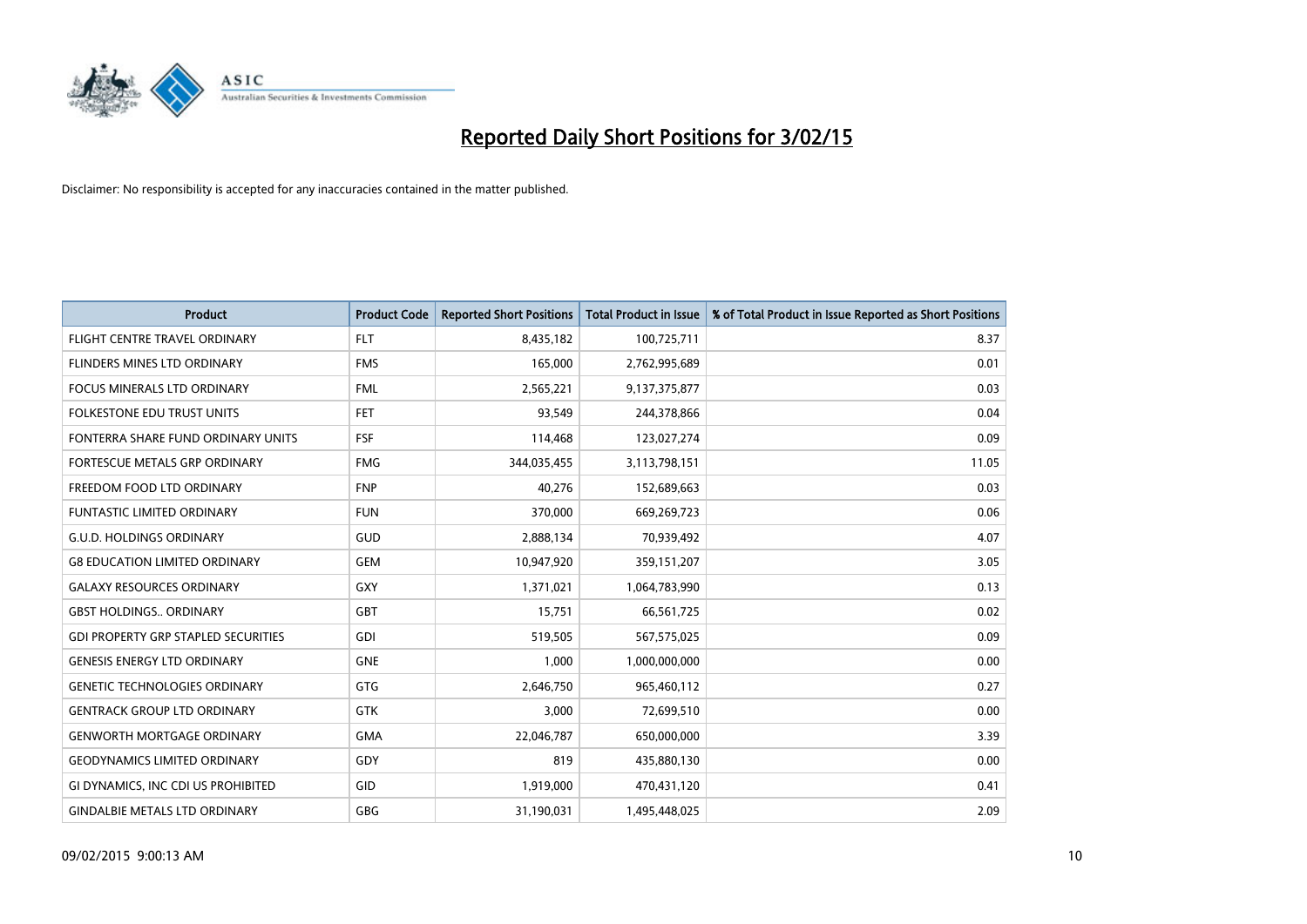

| <b>Product</b>                                   | <b>Product Code</b> | <b>Reported Short Positions</b> | <b>Total Product in Issue</b> | % of Total Product in Issue Reported as Short Positions |
|--------------------------------------------------|---------------------|---------------------------------|-------------------------------|---------------------------------------------------------|
| <b>GOLD ROAD RES LTD ORDINARY</b>                | <b>GOR</b>          | 1,877,676                       | 594,881,822                   | 0.32                                                    |
| <b>GOODMAN FIELDER, ORDINARY</b>                 | GFF                 | 4,721,432                       | 1,955,559,207                 | 0.24                                                    |
| <b>GOODMAN GROUP STAPLED</b>                     | <b>GMG</b>          | 14,559,993                      | 1,745,460,061                 | 0.83                                                    |
| <b>GPT GROUP STAPLED SEC.</b>                    | <b>GPT</b>          | 4,148,360                       | 1,762,293,107                 | 0.24                                                    |
| <b>GRAINCORP LIMITED A CLASS ORDINARY</b>        | <b>GNC</b>          | 14,491,467                      | 228,855,628                   | 6.33                                                    |
| <b>GRANGE RESOURCES, ORDINARY</b>                | <b>GRR</b>          | 9,646,628                       | 1,157,338,698                 | 0.83                                                    |
| <b>GREENCROSS LIMITED ORDINARY</b>               | GXL                 | 2,802,124                       | 111,447,503                   | 2.51                                                    |
| <b>GREENLAND MIN EN LTD ORDINARY</b>             | GGG                 | 4,864,827                       | 669,389,552                   | 0.73                                                    |
| <b>GREENLAND MIN EN LTD RIGHTS 26-JUN-14</b>     | GGGR                | 3,842                           | 88,685,050                    | 0.00                                                    |
| <b>GROWTHPOINT PROPERTY ORD/UNIT STAPLED SEC</b> | GOZ                 | 742,302                         | 554,602,697                   | 0.13                                                    |
| <b>GRYPHON MINERALS LTD ORDINARY</b>             | GRY                 | 6,455,401                       | 401,290,987                   | 1.61                                                    |
| <b>GUILDFORD COAL LTD ORDINARY</b>               | <b>GUF</b>          | 49,999                          | 917,612,681                   | 0.01                                                    |
| <b>GWA GROUP LTD ORDINARY</b>                    | GWA                 | 15,575,390                      | 306,533,770                   | 5.08                                                    |
| HARVEY NORMAN ORDINARY                           | <b>HVN</b>          | 40,245,301                      | 1,110,603,911                 | 3.62                                                    |
| HEALTHSCOPE LIMITED. ORDINARY                    | <b>HSO</b>          | 14,564,644                      | 1,732,094,838                 | 0.84                                                    |
| <b>HENDERSON GROUP CDI 1:1</b>                   | <b>HGG</b>          | 3,269,915                       | 766,858,952                   | 0.43                                                    |
| HFA HOLDINGS LIMITED ORDINARY                    | <b>HFA</b>          | 308                             | 162,147,897                   | 0.00                                                    |
| HIGHLANDS PACIFIC ORDINARY                       | <b>HIG</b>          | 3,153                           | 920,577,086                   | 0.00                                                    |
| HILLGROVE RES LTD ORDINARY                       | <b>HGO</b>          | 109,596                         | 147,798,623                   | 0.07                                                    |
| <b>HILLS LTD ORDINARY</b>                        | <b>HIL</b>          | 1,644,775                       | 231,985,526                   | 0.71                                                    |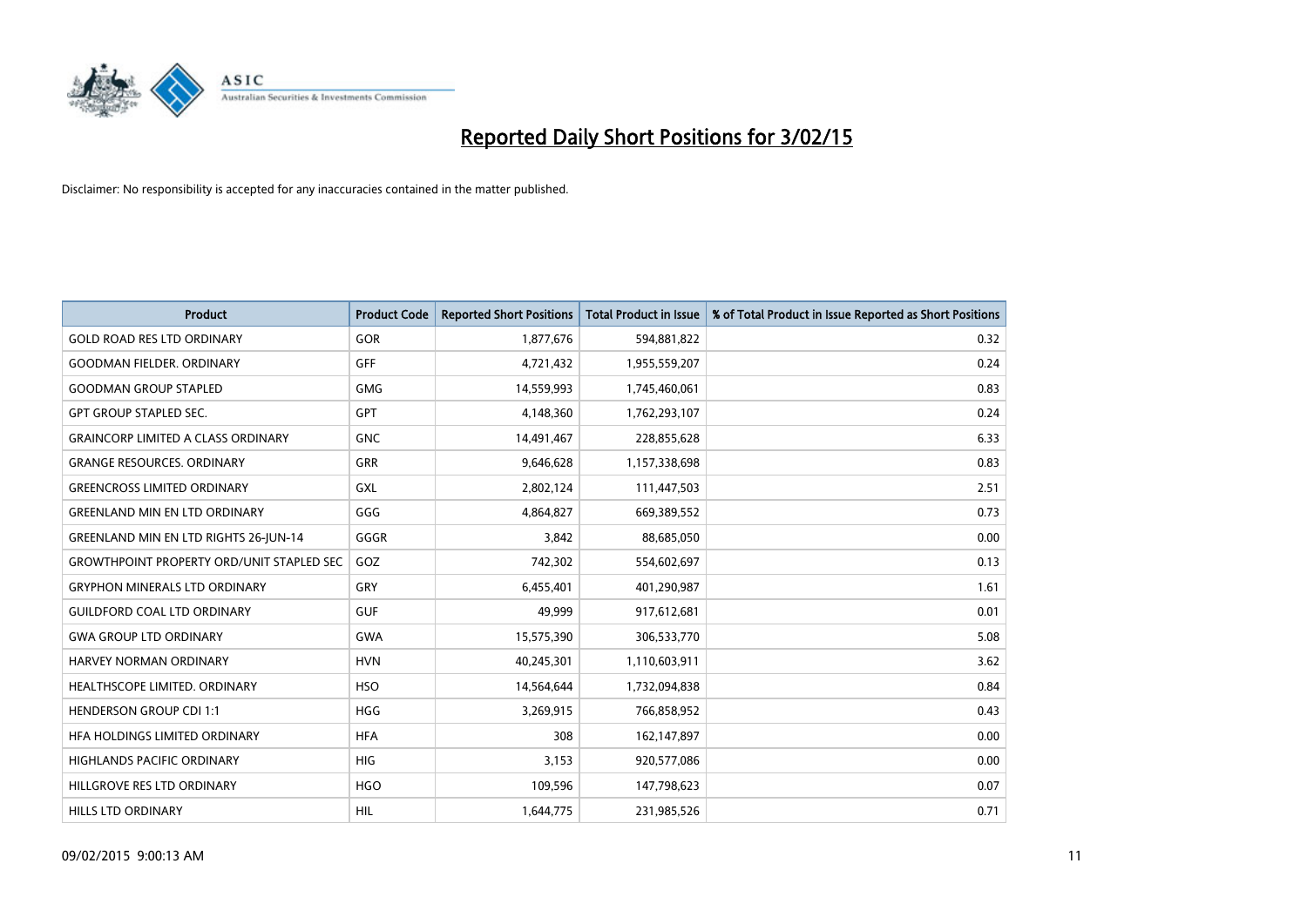

| Product                                       | <b>Product Code</b> | <b>Reported Short Positions</b> | <b>Total Product in Issue</b> | % of Total Product in Issue Reported as Short Positions |
|-----------------------------------------------|---------------------|---------------------------------|-------------------------------|---------------------------------------------------------|
| HORIZON OIL LIMITED ORDINARY                  | <b>HZN</b>          | 41,142,873                      | 1,301,981,265                 | 3.16                                                    |
| HOTEL PROPERTY STAPLED                        | <b>HPI</b>          | 187,692                         | 146, 105, 439                 | 0.13                                                    |
| <b>ICAR ASIA LTD ORDINARY</b>                 | ICQ                 | 192,994                         | 217,769,656                   | 0.09                                                    |
| <b>ICON ENERGY LIMITED ORDINARY</b>           | <b>ICN</b>          | 100,000                         | 618,717,503                   | 0.02                                                    |
| <b>IINET LIMITED ORDINARY</b>                 | <b>IIN</b>          | 4,936,746                       | 162, 163, 526                 | 3.04                                                    |
| <b>ILUKA RESOURCES ORDINARY</b>               | <b>ILU</b>          | 24,650,329                      | 418,700,517                   | 5.89                                                    |
| <b>IMDEX LIMITED ORDINARY</b>                 | <b>IMD</b>          | 1,843,959                       | 216,203,136                   | 0.85                                                    |
| IMF BENTHAM LTD ORDINARY                      | <b>IMF</b>          | 4,490,916                       | 166,580,957                   | 2.70                                                    |
| <b>INCITEC PIVOT ORDINARY</b>                 | IPL                 | 28,700,572                      | 1,675,621,466                 | 1.71                                                    |
| <b>INDEPENDENCE GROUP ORDINARY</b>            | <b>IGO</b>          | 1,776,569                       | 234,256,573                   | 0.76                                                    |
| INDOPHIL RESOURCES ORDINARY                   | <b>IRN</b>          | 363,180                         | 1,203,146,194                 | 0.03                                                    |
| <b>INDUSTRIA REIT STAPLED</b>                 | <b>IDR</b>          | 623,756                         | 125,000,001                   | 0.50                                                    |
| INFIGEN ENERGY STAPLED SECURITIES             | <b>IFN</b>          | 3,315,156                       | 767,887,581                   | 0.43                                                    |
| <b>INFOMEDIA LTD ORDINARY</b>                 | IFM                 | 736,380                         | 307,127,687                   | 0.24                                                    |
| <b>INGENIA GROUP STAPLED SECURITIES</b>       | <b>INA</b>          | 10,756,098                      | 878,851,910                   | 1.22                                                    |
| INSURANCE AUSTRALIA ORDINARY                  | IAG                 | 7,155,397                       | 2,341,618,048                 | 0.31                                                    |
| <b>INTREPID MINES ORDINARY</b>                | IAU                 | 948,343                         | 369,869,196                   | 0.26                                                    |
| INTUERI EDU GRP LTD ORDINARY                  | IQE                 | 152                             | 100,000,000                   | 0.00                                                    |
| <b>INVESTA OFFICE FUND STAPLED SECURITIES</b> | <b>IOF</b>          | 965,802                         | 614,047,458                   | 0.16                                                    |
| <b>INVOCARE LIMITED ORDINARY</b>              | <b>IVC</b>          | 4,251,264                       | 110,030,298                   | 3.86                                                    |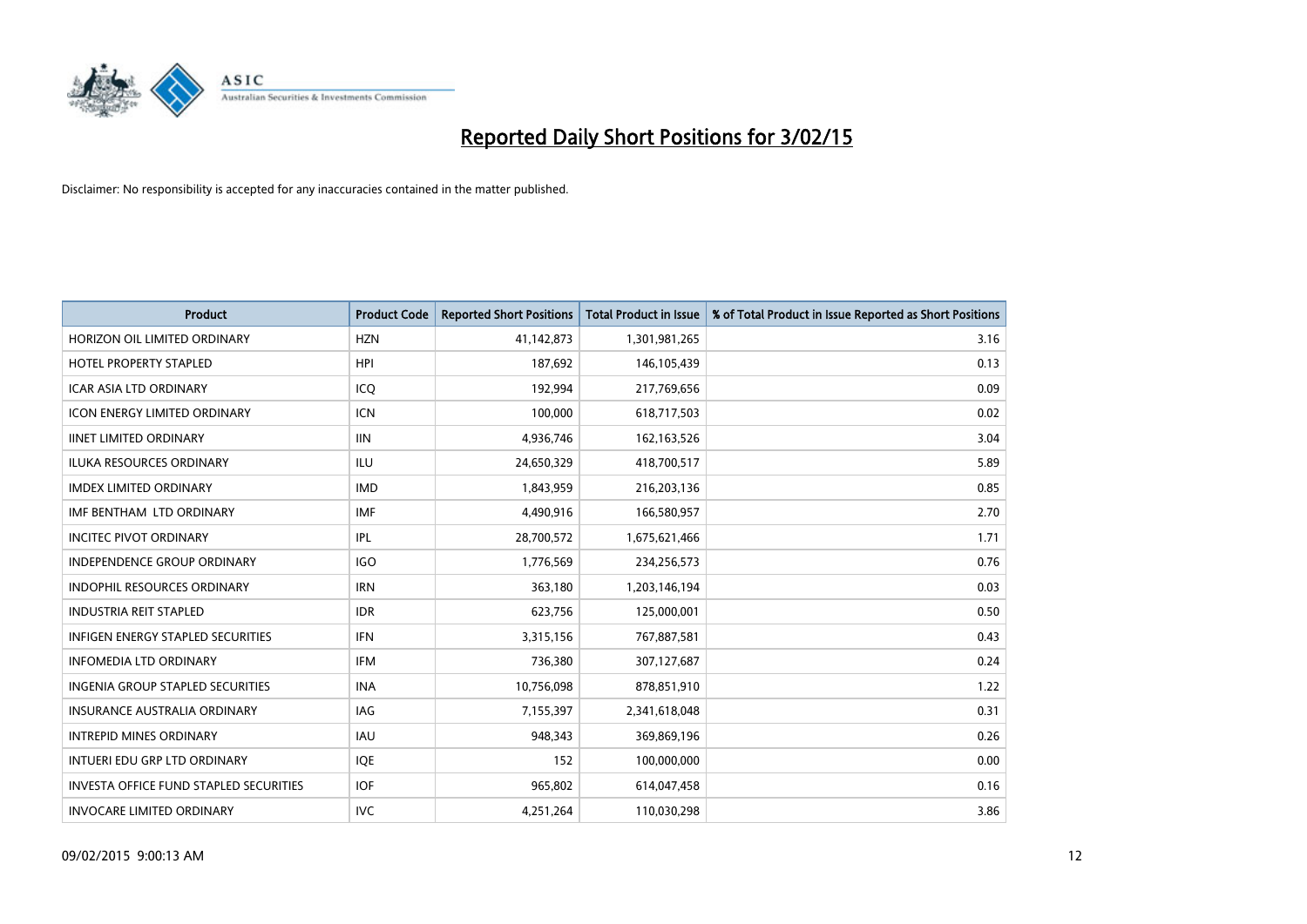

| <b>Product</b>                           | <b>Product Code</b> | <b>Reported Short Positions</b> | <b>Total Product in Issue</b> | % of Total Product in Issue Reported as Short Positions |
|------------------------------------------|---------------------|---------------------------------|-------------------------------|---------------------------------------------------------|
| <b>IOOF HOLDINGS LTD ORDINARY</b>        | IFL                 | 14,345,275                      | 300,133,752                   | 4.78                                                    |
| IPH LIMITED ORDINARY                     | <b>IPH</b>          | 567,214                         | 157,559,499                   | 0.36                                                    |
| <b>IPROPERTY GROUP LTD ORDINARY</b>      | <b>IPP</b>          | 3,377,594                       | 186,703,204                   | 1.81                                                    |
| <b>IRESS LIMITED ORDINARY</b>            | <b>IRE</b>          | 6,520,536                       | 159,097,319                   | 4.10                                                    |
| <b>IRONBARK ZINC LTD ORDINARY</b>        | <b>IBG</b>          | 184,499                         | 442,203,734                   | 0.04                                                    |
| <b>ISELECT LTD ORDINARY</b>              | <b>ISU</b>          | 1,743,759                       | 261,489,894                   | 0.67                                                    |
| <b>ISENTIA GROUP LTD ORDINARY</b>        | <b>ISD</b>          | 550,766                         | 200,000,001                   | 0.28                                                    |
| <b>ISENTRIC LTD. ORDINARY</b>            | ICU                 | 39,829                          | 87,250,949                    | 0.05                                                    |
| JAMES HARDIE INDUST CHESS DEPOSITARY INT | <b>IHX</b>          | 11,021,278                      | 445,256,278                   | 2.48                                                    |
| <b>JAPARA HEALTHCARE LT ORDINARY</b>     | <b>IHC</b>          | 16,808,492                      | 263,046,592                   | 6.39                                                    |
| <b>JB HI-FI LIMITED ORDINARY</b>         | <b>IBH</b>          | 9,925,373                       | 98,950,309                    | 10.03                                                   |
| KAROON GAS AUSTRALIA ORDINARY            | <b>KAR</b>          | 22,292,836                      | 246,608,239                   | 9.04                                                    |
| KATHMANDU HOLD LTD ORDINARY              | <b>KMD</b>          | 7,676,874                       | 201,484,583                   | 3.81                                                    |
| <b>KBL MINING LIMITED ORDINARY</b>       | KBL                 | 1,820                           | 396,535,629                   | 0.00                                                    |
| KINGSGATE CONSOLID. ORDINARY             | <b>KCN</b>          | 20,068,056                      | 223,584,937                   | 8.98                                                    |
| KINGSROSE MINING LTD ORDINARY            | <b>KRM</b>          | 414,490                         | 358,611,493                   | 0.12                                                    |
| KOGI IRON LTD ORDINARY                   | KFE                 | 654,562                         | 376,669,836                   | 0.17                                                    |
| LEIGHTON HOLDINGS ORDINARY               | LEI                 | 6,232,970                       | 338,503,563                   | 1.84                                                    |
| LEND LEASE GROUP UNIT/ORD STAPLED        | LLC                 | 2,452,733                       | 579,596,726                   | 0.42                                                    |
| LIFESTYLE COMMUNIT. ORDINARY             | LIC                 | 25,000                          | 101,220,131                   | 0.02                                                    |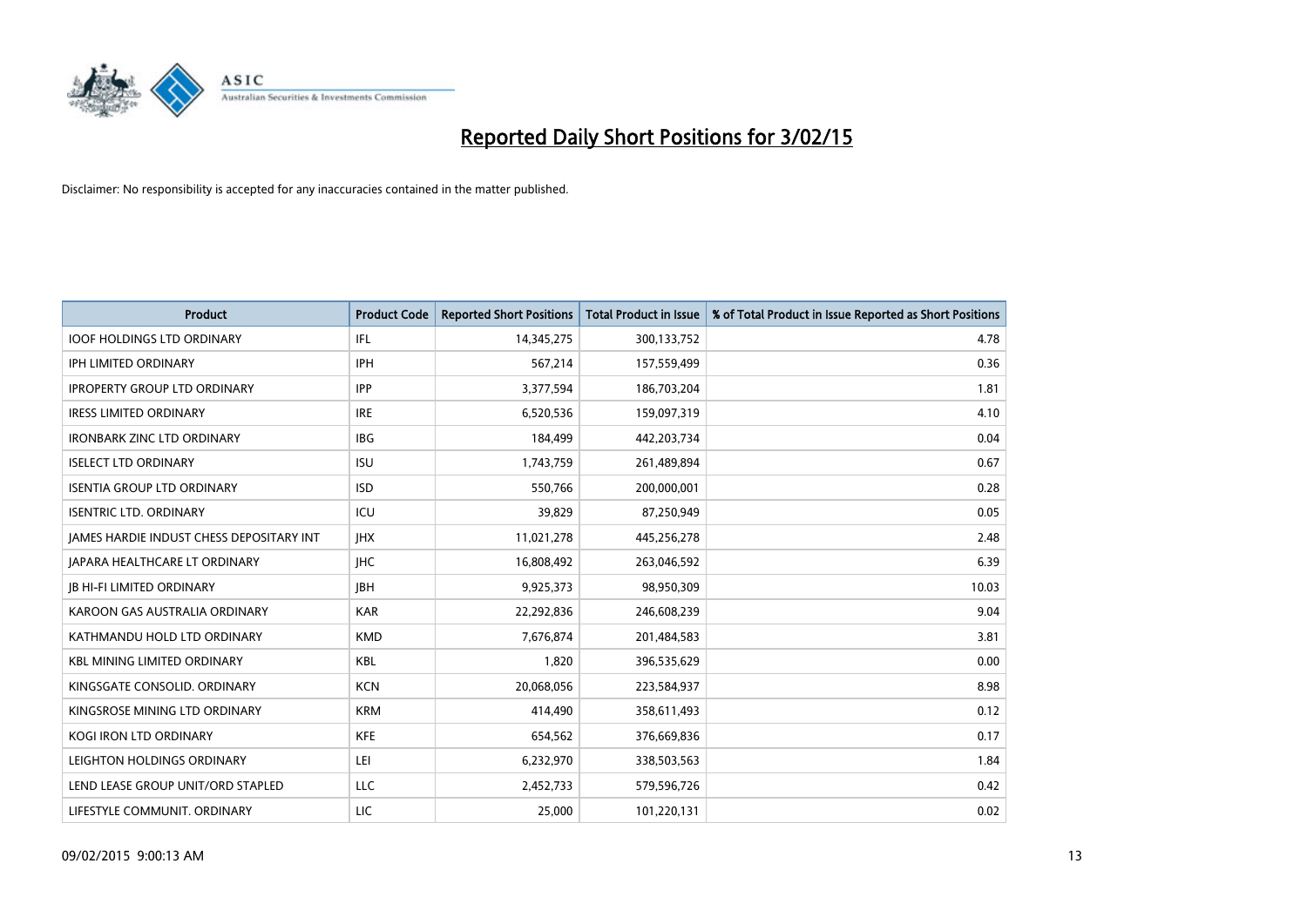

| <b>Product</b>                        | <b>Product Code</b> | <b>Reported Short Positions</b> | <b>Total Product in Issue</b> | % of Total Product in Issue Reported as Short Positions |
|---------------------------------------|---------------------|---------------------------------|-------------------------------|---------------------------------------------------------|
| LIQUEFIED NATURAL ORDINARY            | <b>LNG</b>          | 14,714,755                      | 462,643,201                   | 3.18                                                    |
| LONESTAR RESO LTD ORDINARY            | LNR                 | 58,192                          | 752,187,211                   | 0.01                                                    |
| <b>LYNAS CORPORATION ORDINARY</b>     | <b>LYC</b>          | 85,151,602                      | 3,370,956,016                 | 2.53                                                    |
| <b>M2 GRP LTD ORDINARY</b>            | <b>MTU</b>          | 2,398,940                       | 181,905,060                   | 1.32                                                    |
| <b>MACA LIMITED ORDINARY</b>          | <b>MLD</b>          | 1,043,709                       | 232,676,373                   | 0.45                                                    |
| <b>MACMAHON HOLDINGS ORDINARY</b>     | <b>MAH</b>          | 813,807                         | 1,261,699,966                 | 0.06                                                    |
| MACO ATLAS ROADS GRP ORDINARY STAPLED | <b>MOA</b>          | 12,939,010                      | 511,538,852                   | 2.53                                                    |
| MACQUARIE GROUP LTD ORDINARY          | MQG                 | 654,608                         | 324,342,024                   | 0.20                                                    |
| MAGELLAN FIN GRP LTD ORDINARY         | <b>MFG</b>          | 1,419,440                       | 159,818,691                   | 0.89                                                    |
| <b>MANTRA GROUP LTD ORDINARY</b>      | <b>MTR</b>          | 4,369,704                       | 249,471,229                   | 1.75                                                    |
| <b>MATRIX C &amp; E LTD ORDINARY</b>  | <b>MCE</b>          | 2,546,562                       | 94,555,428                    | 2.69                                                    |
| <b>MAVERICK DRILLING ORDINARY</b>     | <b>MAD</b>          | 1,073,180                       | 545,000,115                   | 0.20                                                    |
| <b>MAXITRANS INDUSTRIES ORDINARY</b>  | <b>MXI</b>          | 91,866                          | 185,075,653                   | 0.05                                                    |
| MAYNE PHARMA LTD ORDINARY             | <b>MYX</b>          | 16,524,639                      | 593,301,190                   | 2.79                                                    |
| MCMILLAN SHAKESPEARE ORDINARY         | <b>MMS</b>          | 849,231                         | 77,525,801                    | 1.10                                                    |
| MCPHERSON'S LTD ORDINARY              | <b>MCP</b>          | 10,001                          | 96,684,407                    | 0.01                                                    |
| MEDIBANK PRIVATE LTD ORDINARY         | <b>MPL</b>          | 26,721,641                      | 2,754,003,240                 | 0.97                                                    |
| MEDUSA MINING LTD ORDINARY            | <b>MML</b>          | 10,583,460                      | 207,794,301                   | 5.09                                                    |
| MELBOURNE IT LIMITED ORDINARY         | <b>MLB</b>          | 1,000                           | 92,944,392                    | 0.00                                                    |
| MEO AUSTRALIA LTD ORDINARY            | <b>MEO</b>          | 411,000                         | 750,488,387                   | 0.05                                                    |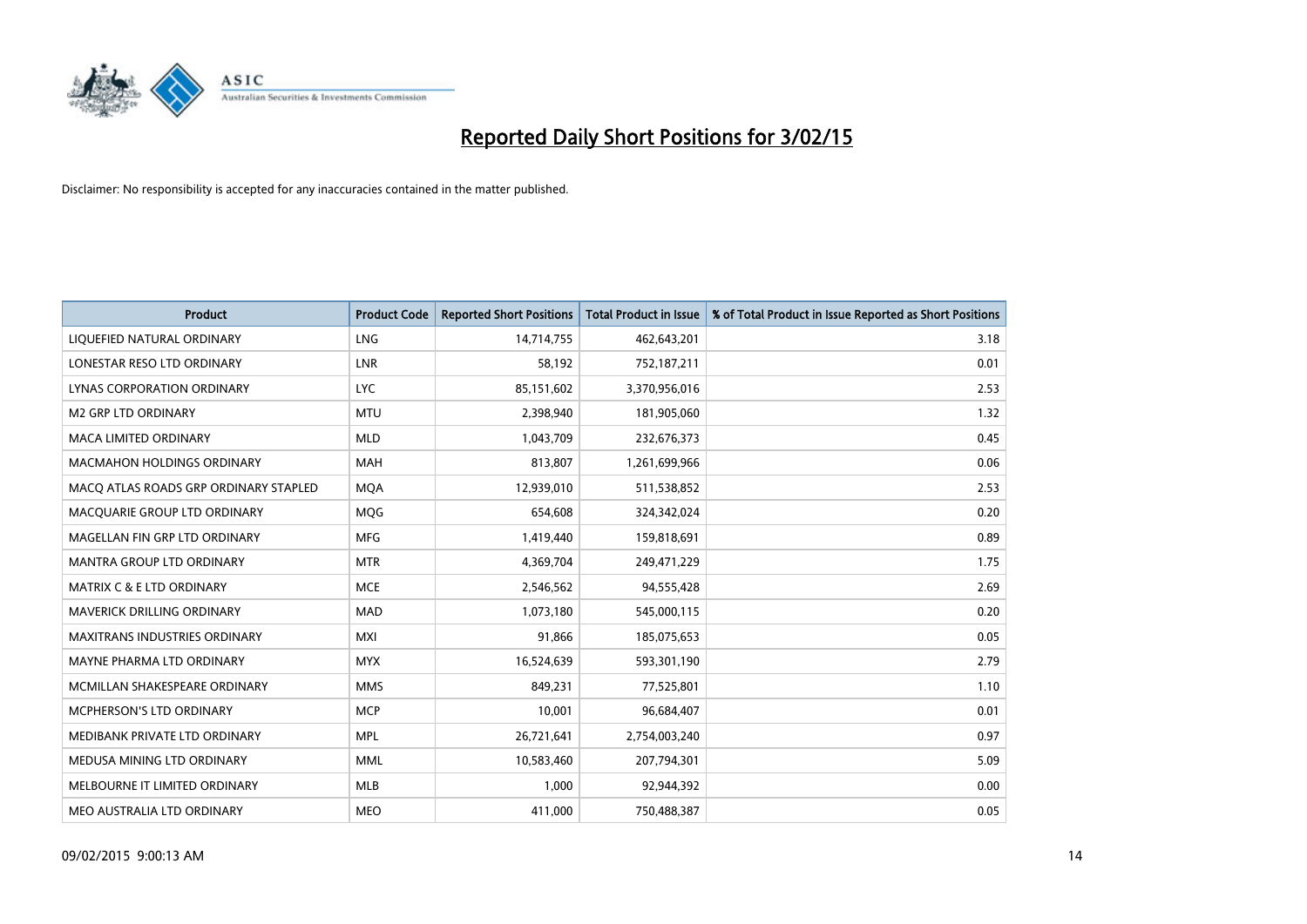

| <b>Product</b>                      | <b>Product Code</b> | <b>Reported Short Positions</b> | <b>Total Product in Issue</b> | % of Total Product in Issue Reported as Short Positions |
|-------------------------------------|---------------------|---------------------------------|-------------------------------|---------------------------------------------------------|
| MERIDIAN ENERGY INSTALMENT RECEIPTS | <b>MEZCA</b>        | 200,000                         | 1,255,413,626                 | 0.02                                                    |
| MESOBLAST LIMITED ORDINARY          | <b>MSB</b>          | 22,286,488                      | 324,201,029                   | 6.87                                                    |
| METALS X LIMITED ORDINARY           | <b>MLX</b>          | 235,981                         | 416,010,939                   | 0.06                                                    |
| METCASH LIMITED ORDINARY            | <b>MTS</b>          | 133,398,005                     | 928,357,876                   | 14.37                                                   |
| METMINCO LIMITED ORDINARY           | <b>MNC</b>          | 32,000                          | 1,855,516,023                 | 0.00                                                    |
| MIGHTY RIVER POWER ORDINARY         | <b>MYT</b>          | 1,737,749                       | 1,400,012,517                 | 0.12                                                    |
| MINCOR RESOURCES NL ORDINARY        | <b>MCR</b>          | 20,487                          | 188,208,274                   | 0.01                                                    |
| MINERAL DEPOSITS ORDINARY           | <b>MDL</b>          | 904,434                         | 103,676,341                   | 0.87                                                    |
| MINERAL RESOURCES. ORDINARY         | <b>MIN</b>          | 16,389,156                      | 187,270,274                   | 8.75                                                    |
| MINT PAYMENTS LTD ORDINARY          | <b>MNW</b>          | 33,879                          | 470,635,552                   | 0.01                                                    |
| MIRABELA NICKEL LTD ORDINARY        | <b>MBN</b>          | 2,012,293                       | 929,710,216                   | 0.22                                                    |
| MIRVAC GROUP STAPLED SECURITIES     | <b>MGR</b>          | 12,400,005                      | 3,697,197,370                 | 0.34                                                    |
| <b>MMAOFFSHOR ORDINARY</b>          | <b>MRM</b>          | 25,598,114                      | 368,666,221                   | 6.94                                                    |
| MOLOPO ENERGY LTD ORDINARY          | <b>MPO</b>          | 30,833                          | 248,832,798                   | 0.01                                                    |
| MONADELPHOUS GROUP ORDINARY         | <b>MND</b>          | 6,874,241                       | 92,998,380                    | 7.39                                                    |
| MONASH IVF GROUP LTD ORDINARY       | <b>MVF</b>          | 787,901                         | 231,081,089                   | 0.34                                                    |
| MORTGAGE CHOICE LTD ORDINARY        | MOC                 | 15,770                          | 124,216,248                   | 0.01                                                    |
| MOUNT GIBSON IRON ORDINARY          | <b>MGX</b>          | 67,109,162                      | 1,090,805,085                 | 6.15                                                    |
| MULTIPLEX SITES SITES               | <b>MXUPA</b>        | 2,137                           | 4,500,000                     | 0.05                                                    |
| <b>MYER HOLDINGS LTD ORDINARY</b>   | <b>MYR</b>          | 108,262,523                     | 585,689,551                   | 18.48                                                   |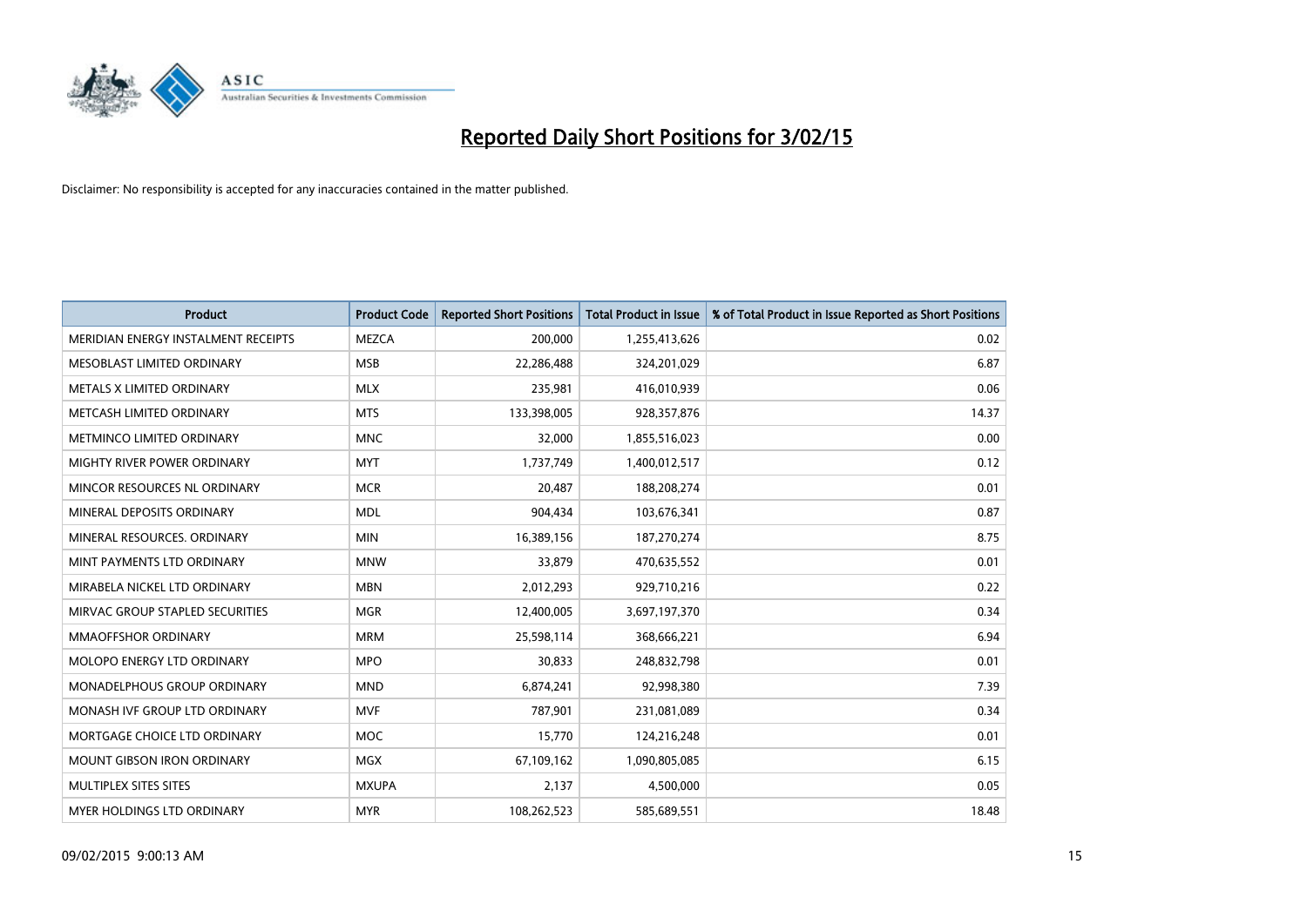

| <b>Product</b>                         | <b>Product Code</b> | <b>Reported Short Positions</b> | <b>Total Product in Issue</b> | % of Total Product in Issue Reported as Short Positions |
|----------------------------------------|---------------------|---------------------------------|-------------------------------|---------------------------------------------------------|
| NANOSONICS LIMITED ORDINARY            | <b>NAN</b>          | 2,643,660                       | 264,362,826                   | 1.00                                                    |
| NATIONAL AUST. BANK ORDINARY           | <b>NAB</b>          | 11,332,091                      | 2,419,353,823                 | 0.47                                                    |
| NATIONAL STORAGE STAPLED               | <b>NSR</b>          | 1,382,715                       | 295,631,660                   | 0.47                                                    |
| NAVITAS LIMITED ORDINARY               | <b>NVT</b>          | 3,236,456                       | 376,037,813                   | 0.86                                                    |
| NEARMAP LTD ORDINARY                   | <b>NEA</b>          | 2,308,518                       | 348,196,101                   | 0.66                                                    |
| NEOMETALS LTD ORDINARY                 | <b>NMT</b>          | 1,015                           | 499,453,895                   | 0.00                                                    |
| NEON ENERGY LIMITED ORDINARY           | <b>NEN</b>          | 13,245                          | 553,037,848                   | 0.00                                                    |
| NEW HOPE CORPORATION ORDINARY          | <b>NHC</b>          | 1,172,422                       | 830,999,449                   | 0.14                                                    |
| NEWCREST MINING ORDINARY               | <b>NCM</b>          | 7,645,681                       | 766,510,971                   | 1.00                                                    |
| NEWS CORP A NON-VOTING CDI             | <b>NWSLV</b>        | 335                             | 2,617,304                     | 0.01                                                    |
| NEWS CORP B VOTING CDI                 | <b>NWS</b>          | 2,256,087                       | 38,302,911                    | 5.89                                                    |
| NEWSAT LIMITED ORDINARY                | <b>NWT</b>          | 6,355,128                       | 643,574,841                   | 0.99                                                    |
| NEXTDC LIMITED ORDINARY                | <b>NXT</b>          | 18,769,597                      | 193,154,486                   | 9.72                                                    |
| NEXUS ENERGY LIMITED ORDINARY          | <b>NXS</b>          | 58,176                          | 1,330,219,459                 | 0.00                                                    |
| NIB HOLDINGS LIMITED ORDINARY          | <b>NHF</b>          | 219,182                         | 439,004,182                   | 0.05                                                    |
| NINE ENTERTAINMENT ORDINARY            | <b>NEC</b>          | 17,227,334                      | 940,295,023                   | 1.83                                                    |
| NOBLE MINERAL RES ORDINARY             | <b>NMG</b>          | 2,365,726                       | 666,397,952                   | 0.36                                                    |
| NORTHERN IRON LTD ORDINARY             | <b>NFE</b>          | 11,392                          | 484,405,314                   | 0.00                                                    |
| NORTHERN STAR ORDINARY                 | <b>NST</b>          | 10,534,991                      | 592,256,718                   | 1.78                                                    |
| NOVION PROPERTY GRP STAPLED SECURITIES | <b>NVN</b>          | 28,404,255                      | 3,050,627,717                 | 0.93                                                    |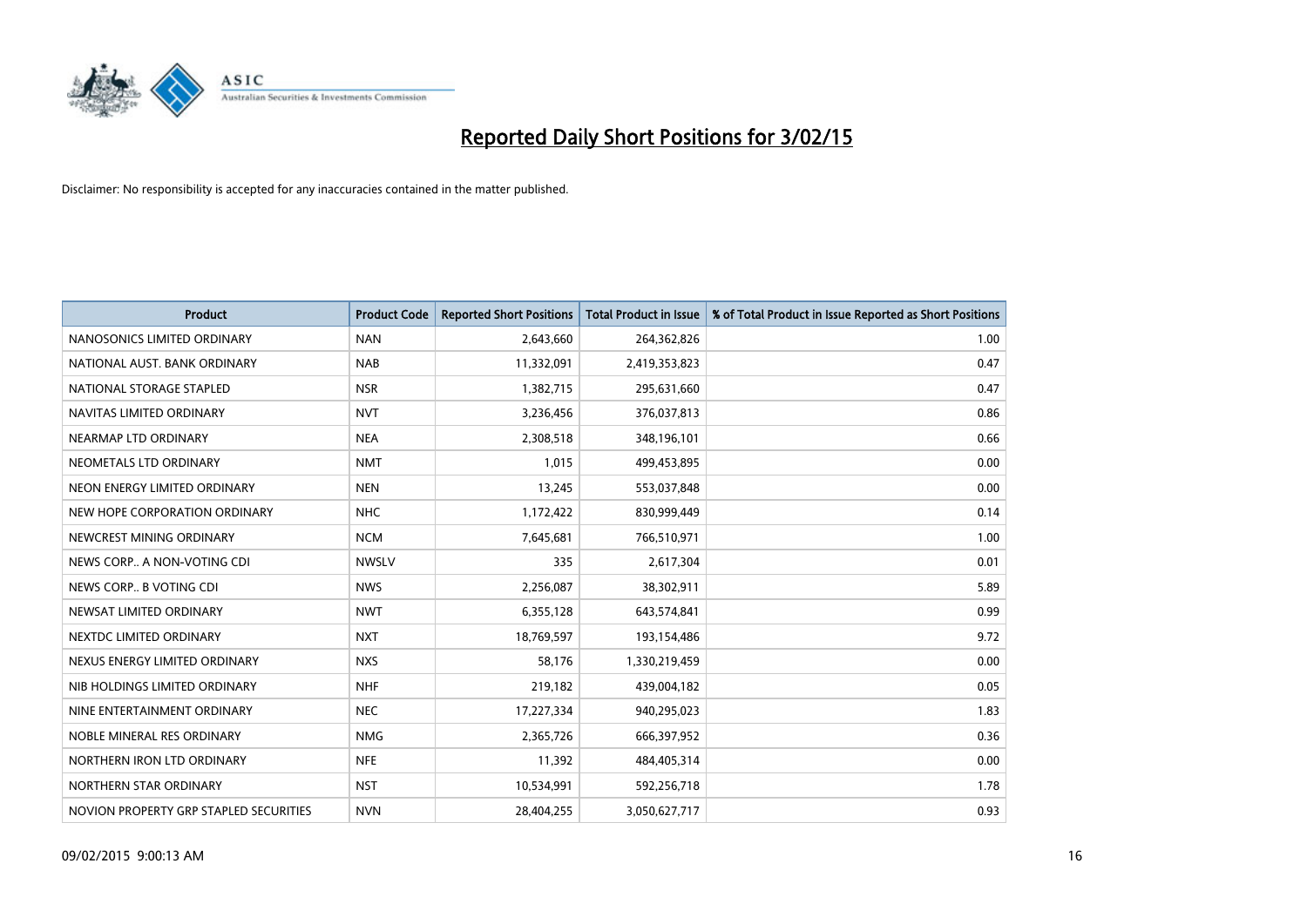

| <b>Product</b>                        | <b>Product Code</b> | <b>Reported Short Positions</b> | <b>Total Product in Issue</b> | % of Total Product in Issue Reported as Short Positions |
|---------------------------------------|---------------------|---------------------------------|-------------------------------|---------------------------------------------------------|
| NRW HOLDINGS LIMITED ORDINARY         | <b>NWH</b>          | 15,731,242                      | 278,888,011                   | 5.64                                                    |
| NUFARM LIMITED ORDINARY               | <b>NUF</b>          | 6,825,377                       | 264,948,132                   | 2.58                                                    |
| NUPLEX INDUSTRIES ORDINARY            | <b>NPX</b>          | 1,000                           | 198,125,827                   | 0.00                                                    |
| OCEANAGOLD CORP. CHESS DEPOSITARY INT | <b>OGC</b>          | 495,619                         | 301,520,186                   | 0.16                                                    |
| OIL SEARCH LTD ORDINARY               | OSH                 | 26, 141, 216                    | 1,522,692,587                 | 1.72                                                    |
| OM HOLDINGS LIMITED ORDINARY          | <b>OMH</b>          | 58,082                          | 733,423,337                   | 0.01                                                    |
| OOH!MEDIA LIMITED ORDINARY            | OML                 | 617,955                         | 149,882,534                   | 0.41                                                    |
| ORICA LIMITED ORDINARY                | ORI                 | 26,984,588                      | 372,743,291                   | 7.24                                                    |
| ORIGIN ENERGY ORDINARY                | <b>ORG</b>          | 12,884,221                      | 1,106,310,149                 | 1.16                                                    |
| OROCOBRE LIMITED ORDINARY             | ORE                 | 4,082,752                       | 132,041,911                   | 3.09                                                    |
| ORORA LIMITED ORDINARY                | <b>ORA</b>          | 1,431,217                       | 1,206,684,923                 | 0.12                                                    |
| OROTONGROUP LIMITED ORDINARY          | ORL                 | 77,598                          | 40,880,902                    | 0.19                                                    |
| OZ MINERALS ORDINARY                  | OZL                 | 5,281,872                       | 303,470,022                   | 1.74                                                    |
| OZFOREX GROUP LTD ORDINARY            | <b>OFX</b>          | 9,950,205                       | 240,000,000                   | 4.15                                                    |
| <b>PACIFIC BRANDS ORDINARY</b>        | <b>PBG</b>          | 86,496,608                      | 917,226,291                   | 9.43                                                    |
| PACIFIC SMILES GRP ORDINARY           | <b>PSQ</b>          | 75,000                          | 151,993,395                   | 0.05                                                    |
| PACT GROUP HLDGS LTD ORDINARY         | <b>PGH</b>          | 1,387,497                       | 294,145,019                   | 0.47                                                    |
| PALADIN ENERGY LTD ORDINARY           | <b>PDN</b>          | 75,928,994                      | 1,666,927,668                 | 4.56                                                    |
| PANAUST LIMITED ORDINARY              | <b>PNA</b>          | 3,233,634                       | 637,071,326                   | 0.51                                                    |
| PANORAMIC RESOURCES ORDINARY          | PAN                 | 1,312,869                       | 321,424,015                   | 0.41                                                    |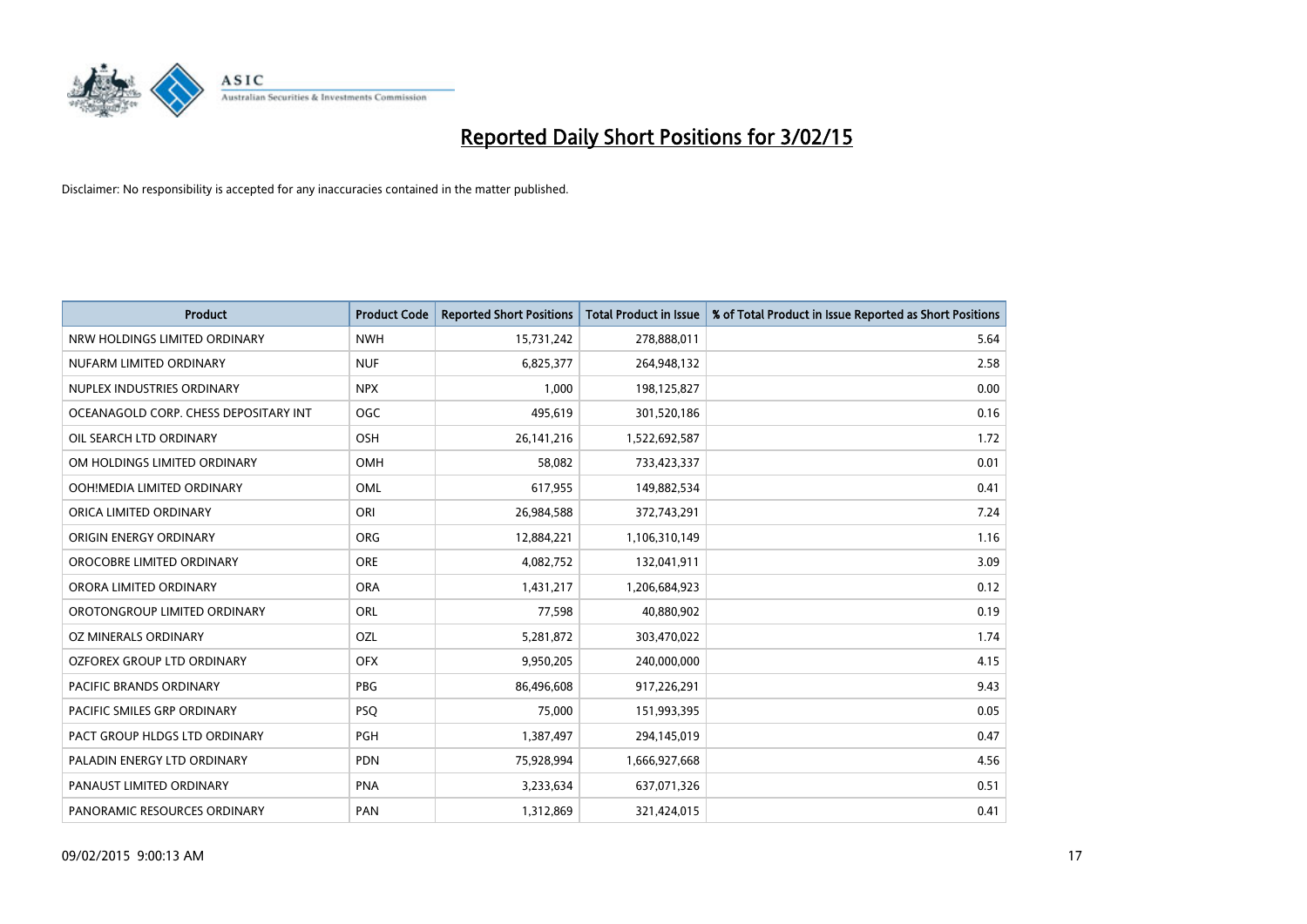

| <b>Product</b>                | <b>Product Code</b> | <b>Reported Short Positions</b> | <b>Total Product in Issue</b> | % of Total Product in Issue Reported as Short Positions |
|-------------------------------|---------------------|---------------------------------|-------------------------------|---------------------------------------------------------|
| PANTERRA GOLD LTD ORDINARY    | PGI                 | 1                               | 848,124,168                   | 0.00                                                    |
| PAPERLINX LIMITED ORDINARY    | <b>PPX</b>          | 57,743                          | 665, 181, 261                 | 0.01                                                    |
| PATTIES FOODS LTD ORDINARY    | PFL                 | 7,507                           | 139,234,153                   | 0.01                                                    |
| PEET LIMITED ORDINARY         | <b>PPC</b>          | 23,431                          | 484,853,684                   | 0.00                                                    |
| PERPETUAL LIMITED ORDINARY    | <b>PPT</b>          | 1,145,707                       | 46,574,426                    | 2.46                                                    |
| PERSEUS MINING LTD ORDINARY   | PRU                 | 15,633,030                      | 526,656,401                   | 2.97                                                    |
| PHARMAXIS LTD ORDINARY        | <b>PXS</b>          | 8,777                           | 310,621,349                   | 0.00                                                    |
| PHOSPHAGENICS LTD. ORDINARY   | <b>POH</b>          | 250,000                         | 1,261,965,957                 | 0.02                                                    |
| PLATINUM ASSET ORDINARY       | <b>PTM</b>          | 1,385,646                       | 581,895,380                   | 0.24                                                    |
| PLATINUM AUSTRALIA ORDINARY   | <b>PLA</b>          | 836,127                         | 504,968,043                   | 0.17                                                    |
| PLATINUM CAPITAL LTD ORDINARY | <b>PMC</b>          | 1,742                           | 232,190,254                   | 0.00                                                    |
| PMP LIMITED ORDINARY          | <b>PMP</b>          | 27,581                          | 323,781,124                   | 0.01                                                    |
| POSEIDON NICK LTD ORDINARY    | <b>POS</b>          | 1,903,830                       | 683,588,322                   | 0.28                                                    |
| PRANA BIOTECHNOLOGY ORDINARY  | <b>PBT</b>          | 2,429,180                       | 488,936,960                   | 0.50                                                    |
| PREMIER INVESTMENTS ORDINARY  | <b>PMV</b>          | 1,059,423                       | 155,900,075                   | 0.68                                                    |
| PRIMA BIOMED LTD ORDINARY     | <b>PRR</b>          | 153,485                         | 1,389,839,964                 | 0.01                                                    |
| PRIMARY HEALTH CARE ORDINARY  | <b>PRY</b>          | 39,573,701                      | 512,130,550                   | 7.73                                                    |
| PRIME MEDIA GRP LTD ORDINARY  | <b>PRT</b>          | 1,169,188                       | 366,330,303                   | 0.32                                                    |
| PROGRAMMED ORDINARY           | <b>PRG</b>          | 531,347                         | 118,651,911                   | 0.45                                                    |
| PROMESA LIMITED ORDINARY      | <b>PRA</b>          | 1,848,713                       | 384,412,465                   | 0.48                                                    |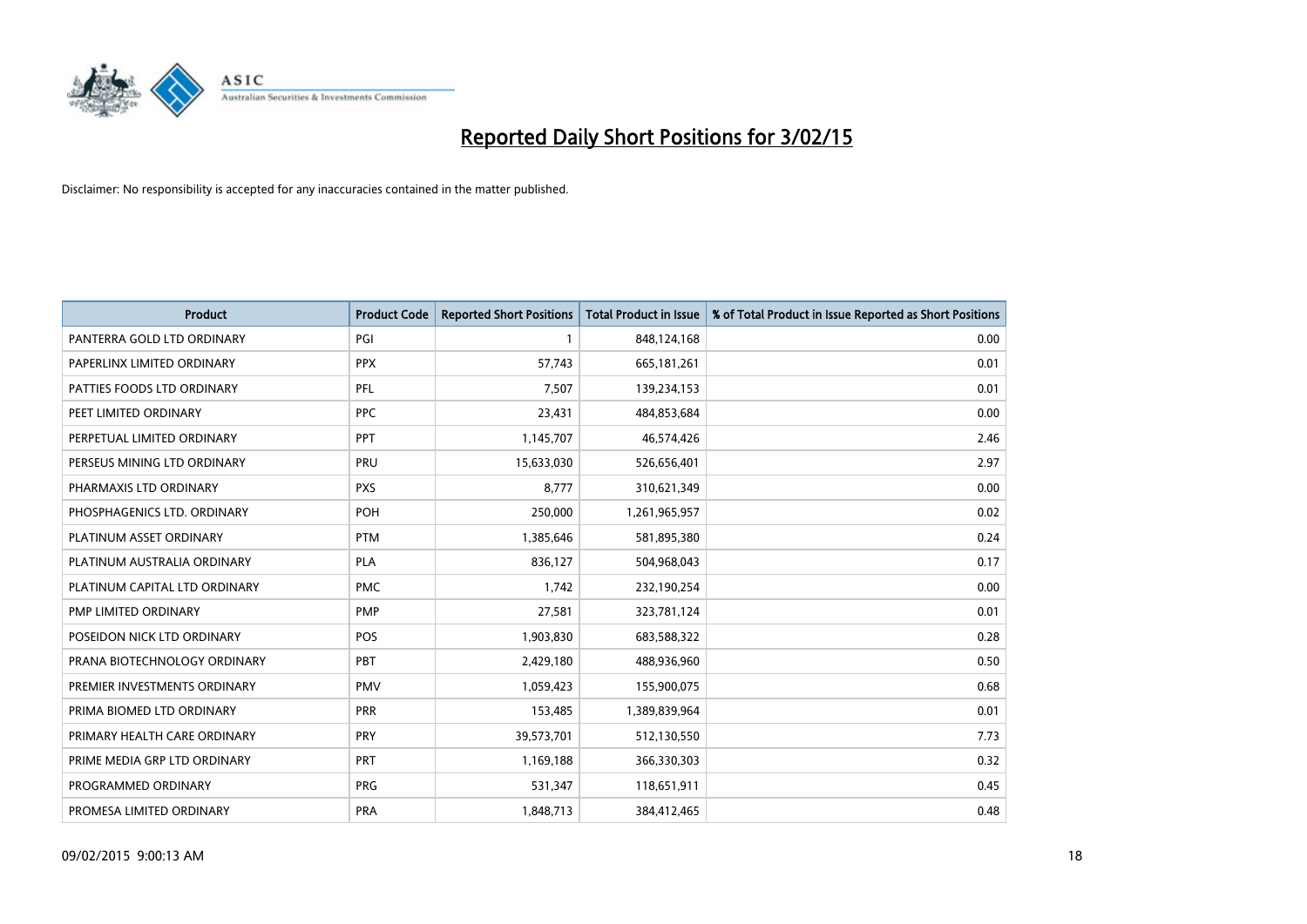

| <b>Product</b>                      | <b>Product Code</b> | <b>Reported Short Positions</b> | <b>Total Product in Issue</b> | % of Total Product in Issue Reported as Short Positions |
|-------------------------------------|---------------------|---------------------------------|-------------------------------|---------------------------------------------------------|
| PURA VIDA ENERGY NL ORDINARY        | <b>PVD</b>          | 282,830                         | 133,404,383                   | 0.21                                                    |
| <b>QANTAS AIRWAYS ORDINARY</b>      | QAN                 | 1,187,037                       | 2,196,330,250                 | 0.05                                                    |
| <b>OBE INSURANCE GROUP ORDINARY</b> | <b>OBE</b>          | 12,490,740                      | 1,364,945,301                 | 0.92                                                    |
| <b>QUBE HOLDINGS LTD ORDINARY</b>   | QUB                 | 4,114,951                       | 1,054,428,076                 | 0.39                                                    |
| QUICKSTEP HOLDINGS ORDINARY         | OHL                 | 3,063                           | 397,679,021                   | 0.00                                                    |
| RAMSAY HEALTH CARE ORDINARY         | <b>RHC</b>          | 438,119                         | 202,081,252                   | 0.22                                                    |
| <b>RCG CORPORATION LTD ORDINARY</b> | <b>RCG</b>          | 292,391                         | 268,408,625                   | 0.11                                                    |
| <b>RCR TOMLINSON ORDINARY</b>       | <b>RCR</b>          | 775,305                         | 138,745,453                   | 0.56                                                    |
| <b>REA GROUP ORDINARY</b>           | <b>REA</b>          | 2,274,477                       | 131,714,699                   | 1.73                                                    |
| RECALL HOLDINGS LTD ORDINARY        | <b>REC</b>          | 671,617                         | 313,674,711                   | 0.21                                                    |
| RECKON LIMITED ORDINARY             | <b>RKN</b>          | 1,473,186                       | 112,084,762                   | 1.31                                                    |
| <b>RED 5 LIMITED ORDINARY</b>       | <b>RED</b>          | 174,740                         | 759,451,008                   | 0.02                                                    |
| RED FORK ENERGY ORDINARY            | <b>RFE</b>          | 112,160                         | 501,051,719                   | 0.02                                                    |
| REDBANK ENERGY LTD ORDINARY         | <b>AEJ</b>          | 13                              | 786,287                       | 0.00                                                    |
| REGIONAL EXPRESS ORDINARY           | <b>REX</b>          | 38,223                          | 110,154,375                   | 0.03                                                    |
| REGIS HEALTHCARE LTD ORDINARY       | <b>REG</b>          | 2,039,698                       | 300, 345, 797                 | 0.68                                                    |
| <b>REGIS RESOURCES ORDINARY</b>     | <b>RRL</b>          | 34,920,256                      | 499,781,595                   | 6.99                                                    |
| RESMED INC CDI 10:1                 | <b>RMD</b>          | 7,072,685                       | 1,397,522,030                 | 0.51                                                    |
| <b>RESOLUTE MINING ORDINARY</b>     | <b>RSG</b>          | 3,389,036                       | 641,189,223                   | 0.53                                                    |
| RESOURCE GENERATION ORDINARY        | <b>RES</b>          | 1,220                           | 581,380,338                   | 0.00                                                    |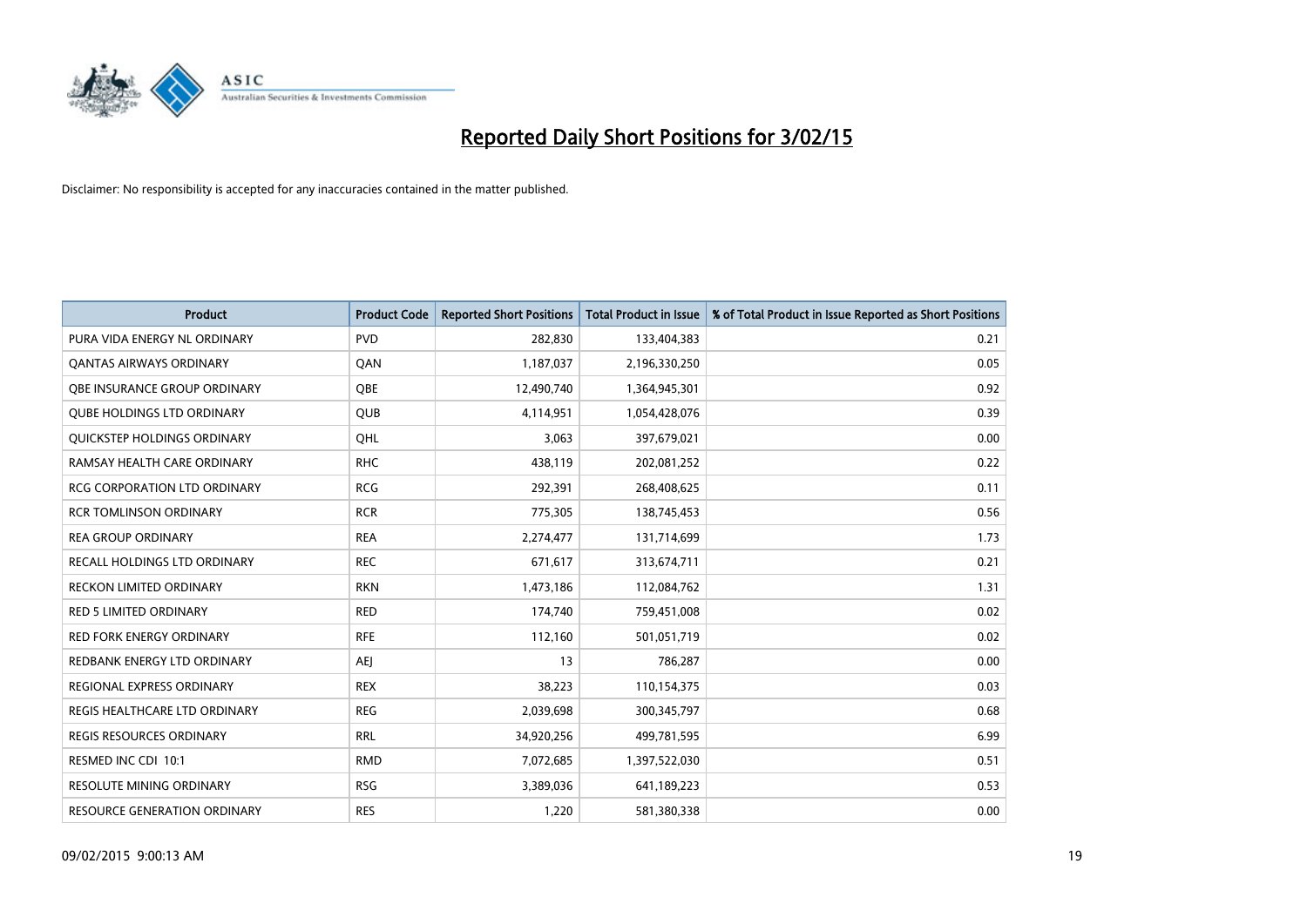

| <b>Product</b>                        | <b>Product Code</b> | <b>Reported Short Positions</b> | <b>Total Product in Issue</b> | % of Total Product in Issue Reported as Short Positions |
|---------------------------------------|---------------------|---------------------------------|-------------------------------|---------------------------------------------------------|
| <b>RETAIL FOOD GROUP ORDINARY</b>     | <b>RFG</b>          | 4,967,312                       | 159,386,728                   | 3.12                                                    |
| REX MINERALS LIMITED ORDINARY         | <b>RXM</b>          | 938,031                         | 220,519,784                   | 0.43                                                    |
| RIO TINTO LIMITED ORDINARY            | <b>RIO</b>          | 3,844,282                       | 435,758,720                   | 0.88                                                    |
| RNY PROPERTY TRUST UNITS              | <b>RNY</b>          | 1,404,000                       | 263,413,889                   | 0.53                                                    |
| ROC OIL COMPANY ORDINARY              | <b>ROC</b>          | 366,509                         | 687,618,400                   | 0.05                                                    |
| <b>ROX RESOURCES ORDINARY</b>         | <b>RXL</b>          | 5,523,255                       | 849,673,095                   | 0.65                                                    |
| ROYAL WOLF HOLDINGS ORDINARY          | <b>RWH</b>          | 191,790                         | 100,387,052                   | 0.19                                                    |
| SAI GLOBAL LIMITED ORDINARY           | SAI                 | 757,500                         | 211,761,727                   | 0.36                                                    |
| SALMAT LIMITED ORDINARY               | <b>SLM</b>          | 102,029                         | 159,812,799                   | 0.06                                                    |
| SANDFIRE RESOURCES ORDINARY           | <b>SFR</b>          | 3,292,470                       | 155,950,968                   | 2.11                                                    |
| SANTOS LTD ORDINARY                   | <b>STO</b>          | 15,697,014                      | 982,307,550                   | 1.60                                                    |
| SARACEN MINERAL ORDINARY              | <b>SAR</b>          | 2,036,186                       | 792,784,738                   | 0.26                                                    |
| SCA PROPERTY GROUP STAPLED SECURITIES | SCP                 | 22,443,184                      | 650,839,582                   | 3.45                                                    |
| <b>SCENTRE GRP STAPLED</b>            | SCG                 | 15,292,400                      | 5,324,296,678                 | 0.29                                                    |
| SEDGMAN LIMITED ORDINARY              | SDM                 | 1,128,550                       | 227,059,277                   | 0.50                                                    |
| SEEK LIMITED ORDINARY                 | <b>SEK</b>          | 9,676,736                       | 342,622,917                   | 2.82                                                    |
| SEGUE RESOURCES ORDINARY              | <b>SEG</b>          | 2,500,000                       | 2,026,608,958                 | 0.12                                                    |
| SELECT HARVESTS ORDINARY              | SHV                 | 1,143,106                       | 70,940,874                    | 1.61                                                    |
| SENEX ENERGY LIMITED ORDINARY         | <b>SXY</b>          | 96,027,551                      | 1,149,657,377                 | 8.35                                                    |
| SERVICE STREAM ORDINARY               | SSM                 | 30                              | 386,389,873                   | 0.00                                                    |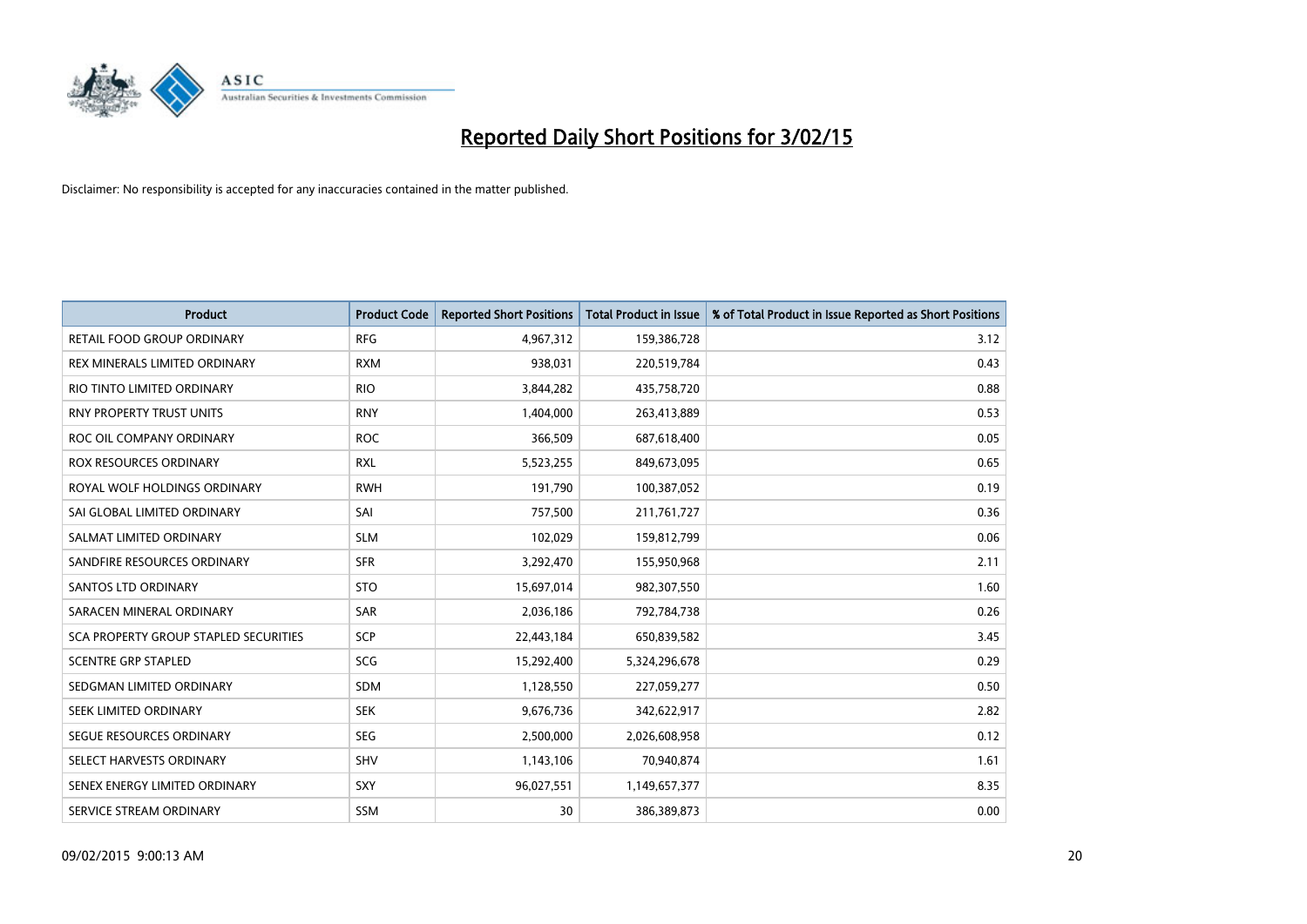

| <b>Product</b>                           | <b>Product Code</b> | <b>Reported Short Positions</b> | <b>Total Product in Issue</b> | % of Total Product in Issue Reported as Short Positions |
|------------------------------------------|---------------------|---------------------------------|-------------------------------|---------------------------------------------------------|
| SEVEN GROUP HOLDINGS ORDINARY            | <b>SVW</b>          | 9,552,995                       | 296,260,281                   | 3.22                                                    |
| SEVEN WEST MEDIA LTD ORDINARY            | <b>SWM</b>          | 16,889,237                      | 999,160,872                   | 1.69                                                    |
| SEYMOUR WHYTE LTD ORDINARY               | SWL                 | 40,534                          | 87,647,595                    | 0.05                                                    |
| SG FLEET GROUP LTD ORDINARY              | SGF                 | 500,000                         | 242,691,826                   | 0.21                                                    |
| SHINE CORPORATE ORDINARY                 | SHI                 | 56,292                          | 172,400,081                   | 0.03                                                    |
| SIGMA PHARMACEUTICAL ORDINARY            | <b>SIP</b>          | 21,912,670                      | 1,108,086,575                 | 1.98                                                    |
| SILEX SYSTEMS ORDINARY                   | <b>SLX</b>          | 7,062,964                       | 170,467,339                   | 4.14                                                    |
| SILVER CHEF LIMITED ORDINARY             | SIV                 | 13,760                          | 29,640,865                    | 0.05                                                    |
| SILVER LAKE RESOURCE ORDINARY            | <b>SLR</b>          | 20,019,208                      | 503,233,971                   | 3.98                                                    |
| SIMONDS GRP LTD ORDINARY                 | <b>SIO</b>          | 656,557                         | 151,412,268                   | 0.43                                                    |
| SIMS METAL MGMT LTD ORDINARY             | SGM                 | 17,739,720                      | 204,696,717                   | 8.67                                                    |
| SINGAPORE TELECOMM. CHESS DEPOSITARY INT | SGT                 | 4,578,196                       | 123,654,879                   | 3.70                                                    |
| SINO GAS ENERGY ORDINARY                 | <b>SEH</b>          | 10,884,849                      | 1,544,247,358                 | 0.70                                                    |
| SIRIUS RESOURCES NL ORDINARY             | <b>SIR</b>          | 15,683,629                      | 341,438,269                   | 4.59                                                    |
| SIRTEX MEDICAL ORDINARY                  | <b>SRX</b>          | 191,293                         | 56,530,231                    | 0.34                                                    |
| SKILLED GROUP LTD ORDINARY               | <b>SKE</b>          | 7,117,691                       | 235,753,791                   | 3.02                                                    |
| <b>SKY NETWORK ORDINARY</b>              | <b>SKT</b>          | 11,382,145                      | 389,139,785                   | 2.92                                                    |
| SKYCITY ENT GRP LTD ORDINARY             | <b>SKC</b>          | 8,788,924                       | 587,472,741                   | 1.50                                                    |
| <b>SLATER &amp; GORDON ORDINARY</b>      | SGH                 | 5,197,850                       | 208,695,621                   | 2.49                                                    |
| SMS MANAGEMENT, ORDINARY                 | <b>SMX</b>          | 1,512,987                       | 69,318,017                    | 2.18                                                    |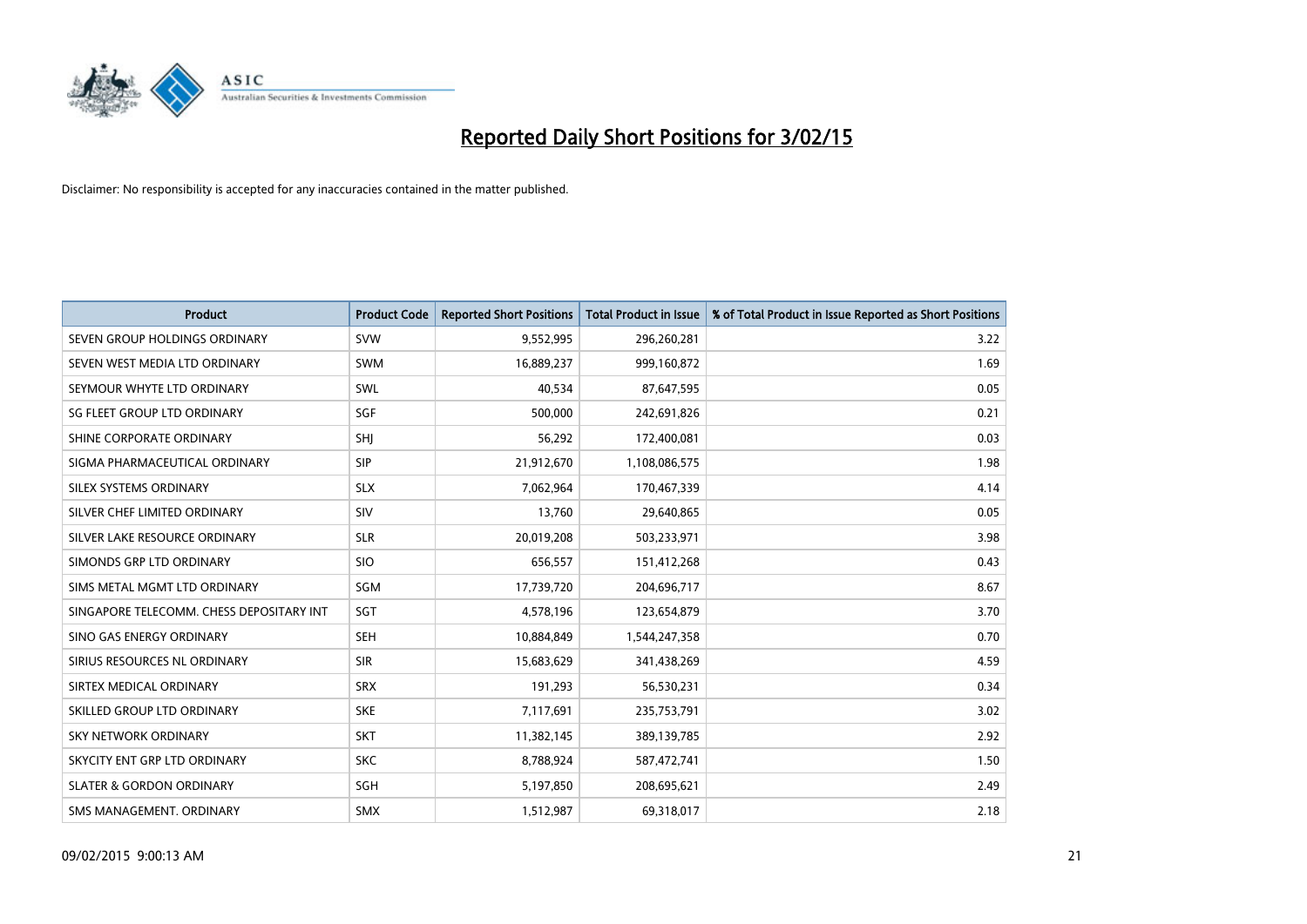

| <b>Product</b>                           | <b>Product Code</b> | <b>Reported Short Positions</b> | <b>Total Product in Issue</b> | % of Total Product in Issue Reported as Short Positions |
|------------------------------------------|---------------------|---------------------------------|-------------------------------|---------------------------------------------------------|
| SONIC HEALTHCARE ORDINARY                | <b>SHL</b>          | 3,154,911                       | 401,401,556                   | 0.79                                                    |
| SOUL PATTINSON (W.H) ORDINARY            | SOL                 | 18,142                          | 239,395,320                   | 0.01                                                    |
| SPARK INFRASTRUCTURE STAPLED US PROHIBT. | SKI                 | 25,880,527                      | 1,466,360,128                 | 1.76                                                    |
| SPARK NEW ZEALAND ORDINARY               | <b>SPK</b>          | 9,185,606                       | 1,834,775,347                 | 0.50                                                    |
| SPDR 200 FUND ETF UNITS                  | <b>STW</b>          | 24,446                          | 48,246,865                    | 0.05                                                    |
| SPECIALTY FASHION ORDINARY               | <b>SFH</b>          | 31,994                          | 192,236,121                   | 0.02                                                    |
| SPOTLESS GRP HLD LTD ORDINARY            | SPO                 | 29,886,139                      | 1,098,290,178                 | 2.72                                                    |
| ST BARBARA LIMITED ORDINARY              | SBM                 | 7,045,423                       | 495,102,525                   | 1.42                                                    |
| STARPHARMA HOLDINGS ORDINARY             | SPL                 | 9,112,502                       | 319,138,501                   | 2.86                                                    |
| STEADFAST GROUP LTD ORDINARY             | <b>SDF</b>          | 18,191,130                      | 503,352,992                   | 3.61                                                    |
| STHN CROSS MEDIA ORDINARY                | <b>SXL</b>          | 35,311,506                      | 732,319,622                   | 4.82                                                    |
| STOCKLAND UNITS/ORD STAPLED              | SGP                 | 8,406,310                       | 2,348,746,744                 | 0.36                                                    |
| STRAITS RES LTD. ORDINARY                | SRO                 | 20,212                          | 1,217,730,293                 | 0.00                                                    |
| STW COMMUNICATIONS ORDINARY              | SGN                 | 7,957,352                       | 409,699,000                   | 1.94                                                    |
| SUNCORP GROUP LTD ORDINARY               | <b>SUN</b>          | 7,745,560                       | 1,286,600,980                 | 0.60                                                    |
| SUNDANCE ENERGY ORDINARY                 | <b>SEA</b>          | 5,679,667                       | 549,295,839                   | 1.03                                                    |
| SUNDANCE RESOURCES ORDINARY              | SDL                 | 81,156,226                      | 3,110,250,938                 | 2.61                                                    |
| SUNLAND GROUP LTD ORDINARY               | <b>SDG</b>          | 136,996                         | 181,710,087                   | 0.08                                                    |
| SUPER RET REP LTD ORDINARY               | <b>SUL</b>          | 22,587,366                      | 197,030,571                   | 11.46                                                   |
| SWICK MINING ORDINARY                    | <b>SWK</b>          | 50,000                          | 217,643,703                   | 0.02                                                    |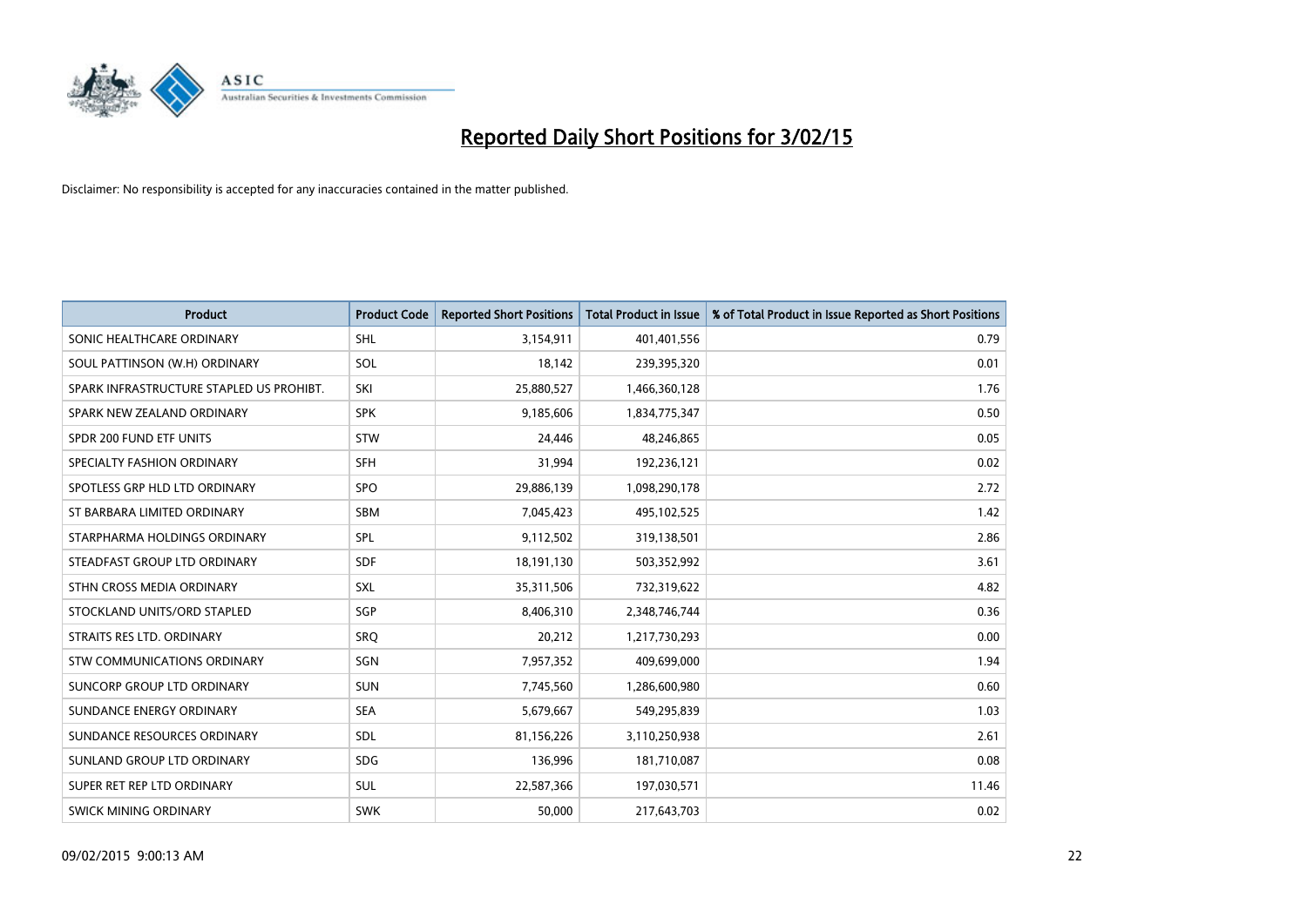

| <b>Product</b>                       | <b>Product Code</b> | <b>Reported Short Positions</b> | <b>Total Product in Issue</b> | % of Total Product in Issue Reported as Short Positions |
|--------------------------------------|---------------------|---------------------------------|-------------------------------|---------------------------------------------------------|
| SYD AIRPORT STAPLED US PROHIBIT.     | <b>SYD</b>          | 26,834,211                      | 2,216,216,041                 | 1.21                                                    |
| SYRAH RESOURCES ORDINARY             | <b>SYR</b>          | 5,941,244                       | 164,210,076                   | 3.62                                                    |
| <b>TABCORP HOLDINGS LTD ORDINARY</b> | <b>TAH</b>          | 15,279,515                      | 765,652,364                   | 2.00                                                    |
| TAP OIL LIMITED ORDINARY             | <b>TAP</b>          | 84,620                          | 243,186,639                   | 0.03                                                    |
| TASSAL GROUP LIMITED ORDINARY        | <b>TGR</b>          | 297,091                         | 146,897,115                   | 0.20                                                    |
| TATTS GROUP LTD ORDINARY             | <b>TTS</b>          | 26,530,534                      | 1,445,759,948                 | 1.84                                                    |
| <b>TECHNOLOGY ONE ORDINARY</b>       | <b>TNE</b>          | 3,269,805                       | 309,209,455                   | 1.06                                                    |
| TELSTRA CORPORATION, ORDINARY        | <b>TLS</b>          | 76,204,358                      | 12,225,655,836                | 0.62                                                    |
| TEN NETWORK HOLDINGS ORDINARY        | <b>TEN</b>          | 137,204,558                     | 2,630,984,596                 | 5.21                                                    |
| TERANGA GOLD CORP CDI 1:1            | <b>TGZ</b>          | 201,374                         | 71,243,714                    | 0.28                                                    |
| TFS CORPORATION LTD ORDINARY         | <b>TFC</b>          | 11,385,563                      | 326,983,445                   | 3.48                                                    |
| THE PAS GROUP LTD ORDINARY           | <b>PGR</b>          | 78,434                          | 136,690,860                   | 0.06                                                    |
| THE REJECT SHOP ORDINARY             | <b>TRS</b>          | 2,388,177                       | 28,844,648                    | 8.28                                                    |
| THINK CHILDCARE EDU ORDINARY         | <b>TNK</b>          | 500,000                         | 39,600,000                    | 1.26                                                    |
| THORN GROUP LIMITED ORDINARY         | <b>TGA</b>          | 22,207                          | 151,337,839                   | 0.01                                                    |
| TIGER RESOURCES ORDINARY             | <b>TGS</b>          | 5,738,213                       | 1,143,541,406                 | 0.50                                                    |
| TOLL HOLDINGS LTD ORDINARY           | <b>TOL</b>          | 26,348,271                      | 717,437,878                   | 3.67                                                    |
| TORO ENERGY LIMITED ORDINARY         | <b>TOE</b>          | 30,943                          | 1,903,769,581                 | 0.00                                                    |
| <b>TOWER LIMITED ORDINARY</b>        | <b>TWR</b>          | 1,000                           | 178,145,130                   | 0.00                                                    |
| TOX FREE SOLUTIONS ORDINARY          | <b>TOX</b>          | 1,895,383                       | 133,752,359                   | 1.42                                                    |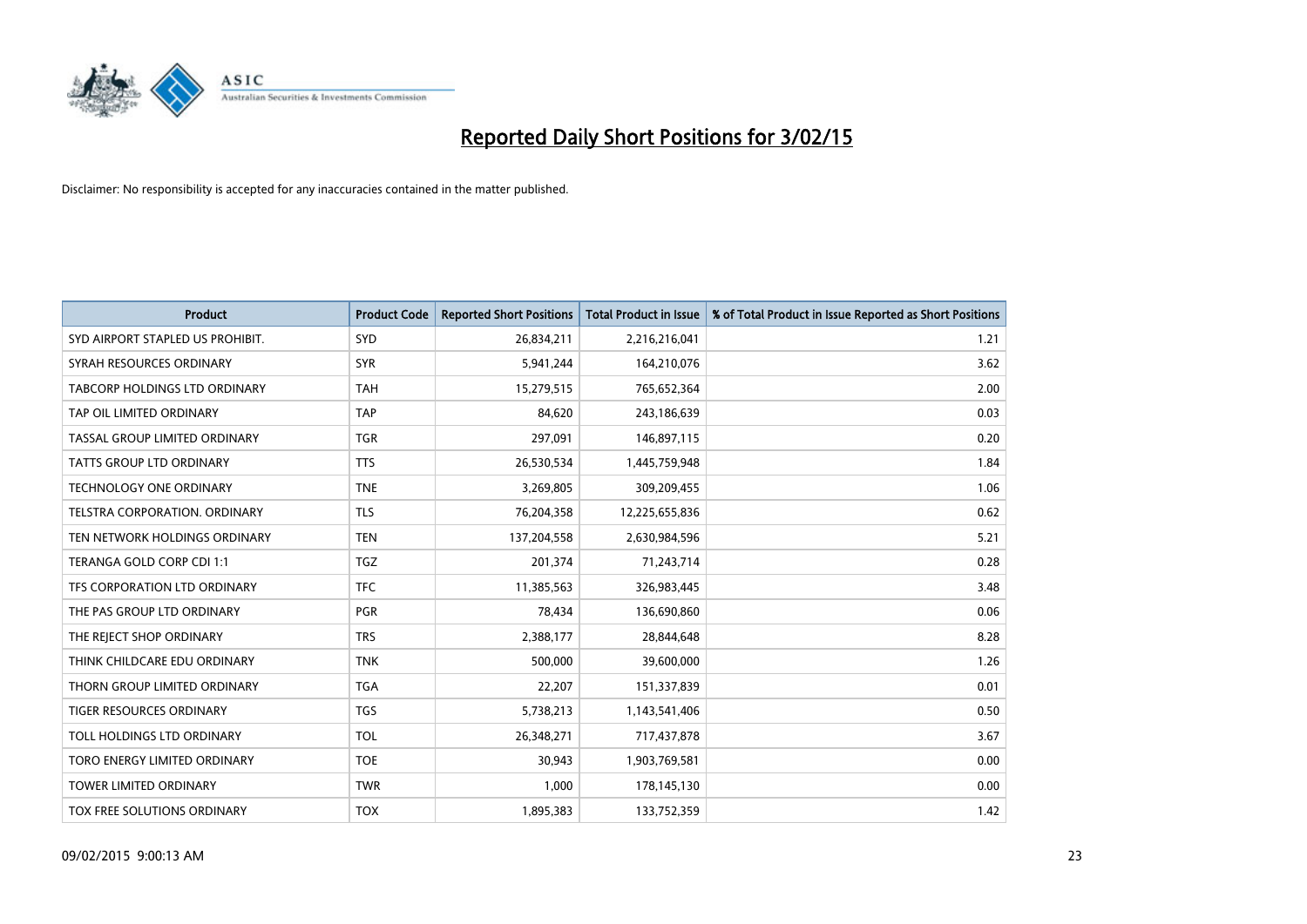

| <b>Product</b>                       | <b>Product Code</b> | <b>Reported Short Positions</b> | <b>Total Product in Issue</b> | % of Total Product in Issue Reported as Short Positions |
|--------------------------------------|---------------------|---------------------------------|-------------------------------|---------------------------------------------------------|
| TPG TELECOM LIMITED ORDINARY         | <b>TPM</b>          | 15,432,523                      | 793,808,141                   | 1.94                                                    |
| TRADE ME GROUP ORDINARY              | <b>TME</b>          | 5,337,370                       | 396,830,595                   | 1.34                                                    |
| TRANSFIELD SERVICES ORDINARY         | <b>TSE</b>          | 6,746,491                       | 512,457,716                   | 1.32                                                    |
| TRANSPACIFIC INDUST, ORDINARY        | <b>TPI</b>          | 82,450,767                      | 1,579,699,505                 | 5.22                                                    |
| TRANSURBAN GROUP TRIPLE STAPLED SEC. | TCL                 | 12,303,209                      | 1,906,390,878                 | 0.65                                                    |
| <b>TREASURY GROUP ORDINARY</b>       | <b>TRG</b>          | 68,284                          | 27,604,144                    | 0.25                                                    |
| TREASURY WINE ESTATE ORDINARY        | <b>TWE</b>          | 10,758,943                      | 651,261,403                   | 1.65                                                    |
| TROY RESOURCES LTD ORDINARY          | <b>TRY</b>          | 3,682,111                       | 195,265,161                   | 1.89                                                    |
| UGL LIMITED ORDINARY                 | UGL                 | 20,815,998                      | 166,511,240                   | 12.50                                                   |
| UNILIFE CORPORATION CDI 6:1          | <b>UNS</b>          | 95,708                          | 273,135,402                   | 0.04                                                    |
| UNITY MINING LTD ORDINARY            | <b>UML</b>          | 320,000                         | 1,140,312,866                 | 0.03                                                    |
| UXC LIMITED ORDINARY                 | <b>UXC</b>          | 1,744,313                       | 331,590,518                   | 0.53                                                    |
| <b>VEDA GROUP LTD ORDINARY</b>       | <b>VED</b>          | 12,681,267                      | 842,055,406                   | 1.51                                                    |
| <b>VENTURE MINERALS ORDINARY</b>     | <b>VMS</b>          | 238,000                         | 287,320,170                   | 0.08                                                    |
| VILLA WORLD LTD, ORDINARY            | <b>VLW</b>          | 5,708                           | 93,663,800                    | 0.01                                                    |
| VILLAGE ROADSHOW LTD ORDINARY        | <b>VRL</b>          | 1,240,233                       | 159,515,151                   | 0.78                                                    |
| VIRGIN AUS HLDG LTD ORDINARY         | VAH                 | 34,433,860                      | 3,524,912,131                 | 0.98                                                    |
| <b>VIRTUS HEALTH LTD ORDINARY</b>    | <b>VRT</b>          | 5,913,668                       | 79,885,938                    | 7.40                                                    |
| VISION EYE INSTITUTE ORDINARY        | <b>VEI</b>          | 1,586,666                       | 178,873,554                   | 0.89                                                    |
| <b>VOCATION LTD ORDINARY</b>         | <b>VET</b>          | 11,699,660                      | 230,000,000                   | 5.09                                                    |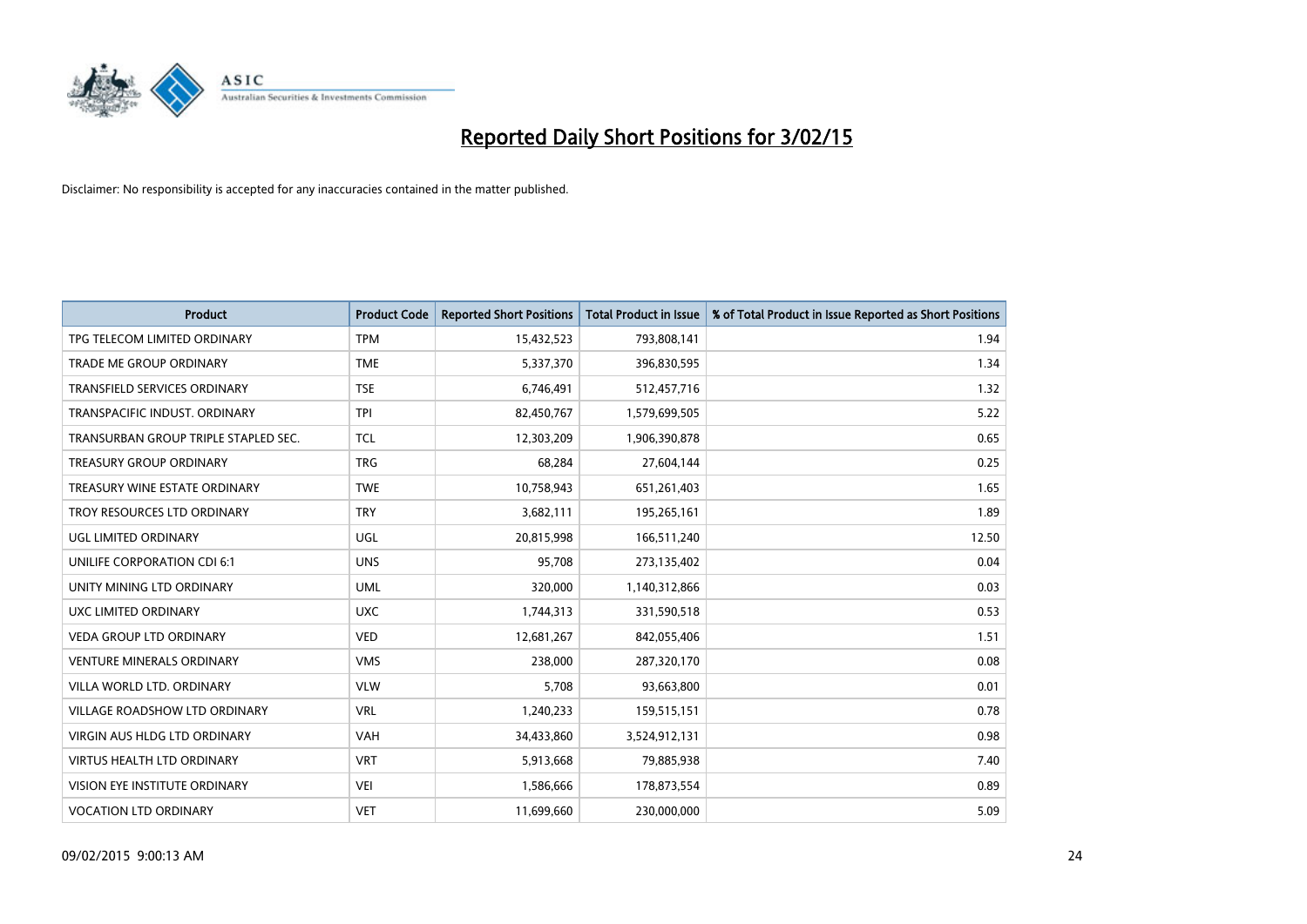

| <b>Product</b>                       | <b>Product Code</b> | <b>Reported Short Positions</b> | <b>Total Product in Issue</b> | % of Total Product in Issue Reported as Short Positions |
|--------------------------------------|---------------------|---------------------------------|-------------------------------|---------------------------------------------------------|
| <b>VOCUS COMMS LTD ORDINARY</b>      | <b>VOC</b>          | 2,728,440                       | 105,385,283                   | 2.59                                                    |
| WAM CAPITAL LIMITED ORDINARY         | <b>WAM</b>          | 171                             | 345,405,201                   | 0.00                                                    |
| WARRNAMBOOL CHEESE ORDINARY          | <b>WCB</b>          | 19                              | 56,098,797                    | 0.00                                                    |
| WATPAC LIMITED ORDINARY              | <b>WTP</b>          | 3,354,292                       | 189,258,397                   | 1.77                                                    |
| <b>WDS LIMITED ORDINARY</b>          | <b>WDS</b>          | 281,836                         | 144,740,614                   | 0.19                                                    |
| WEBJET LIMITED ORDINARY              | <b>WEB</b>          | 1,583,445                       | 79,397,959                    | 1.99                                                    |
| <b>WESFARMERS LIMITED ORDINARY</b>   | <b>WES</b>          | 9,908,825                       | 1,123,752,517                 | 0.88                                                    |
| WESTERN AREAS LTD ORDINARY           | <b>WSA</b>          | 3,951,081                       | 232,580,131                   | 1.70                                                    |
| WESTERN DESERT RES. ORDINARY         | <b>WDR</b>          | 2,490,070                       | 620,049,919                   | 0.40                                                    |
| WESTERN DESERT RES. RIGHTS 31-MAR-14 | <b>WDRR</b>         | 17,835                          | 120,009,662                   | 0.01                                                    |
| WESTFIELD CORP STAPLED               | <b>WFD</b>          | 4,126,904                       | 2,078,089,686                 | 0.20                                                    |
| WESTFIELD GROUP ORD/UNIT STAPLED SEC | <b>WDC</b>          | 945,234                         | 2,078,089,686                 | 0.05                                                    |
| WESTPAC BANKING CORP ORDINARY        | <b>WBC</b>          | 35,786,391                      | 3,120,176,969                 | 1.15                                                    |
| WHITE ENERGY COMPANY ORDINARY        | <b>WEC</b>          | 5,345,123                       | 328,374,494                   | 1.63                                                    |
| WHITEHAVEN COAL ORDINARY             | <b>WHC</b>          | 93,518,452                      | 1,026,045,885                 | 9.11                                                    |
| WIDE BAY AUST LTD ORDINARY           | <b>WBB</b>          | 1,201                           | 36,796,608                    | 0.00                                                    |
| WOODSIDE PETROLEUM ORDINARY          | <b>WPL</b>          | 2,584,603                       | 823,910,657                   | 0.31                                                    |
| WOOLWORTHS LIMITED ORDINARY          | <b>WOW</b>          | 63,409,525                      | 1,263,154,987                 | 5.02                                                    |
| WORLEYPARSONS LTD ORDINARY           | <b>WOR</b>          | 9,514,481                       | 244,265,551                   | 3.90                                                    |
| <b>XERO LTD ORDINARY</b>             | <b>XRO</b>          | 122,984                         | 128,377,224                   | 0.10                                                    |